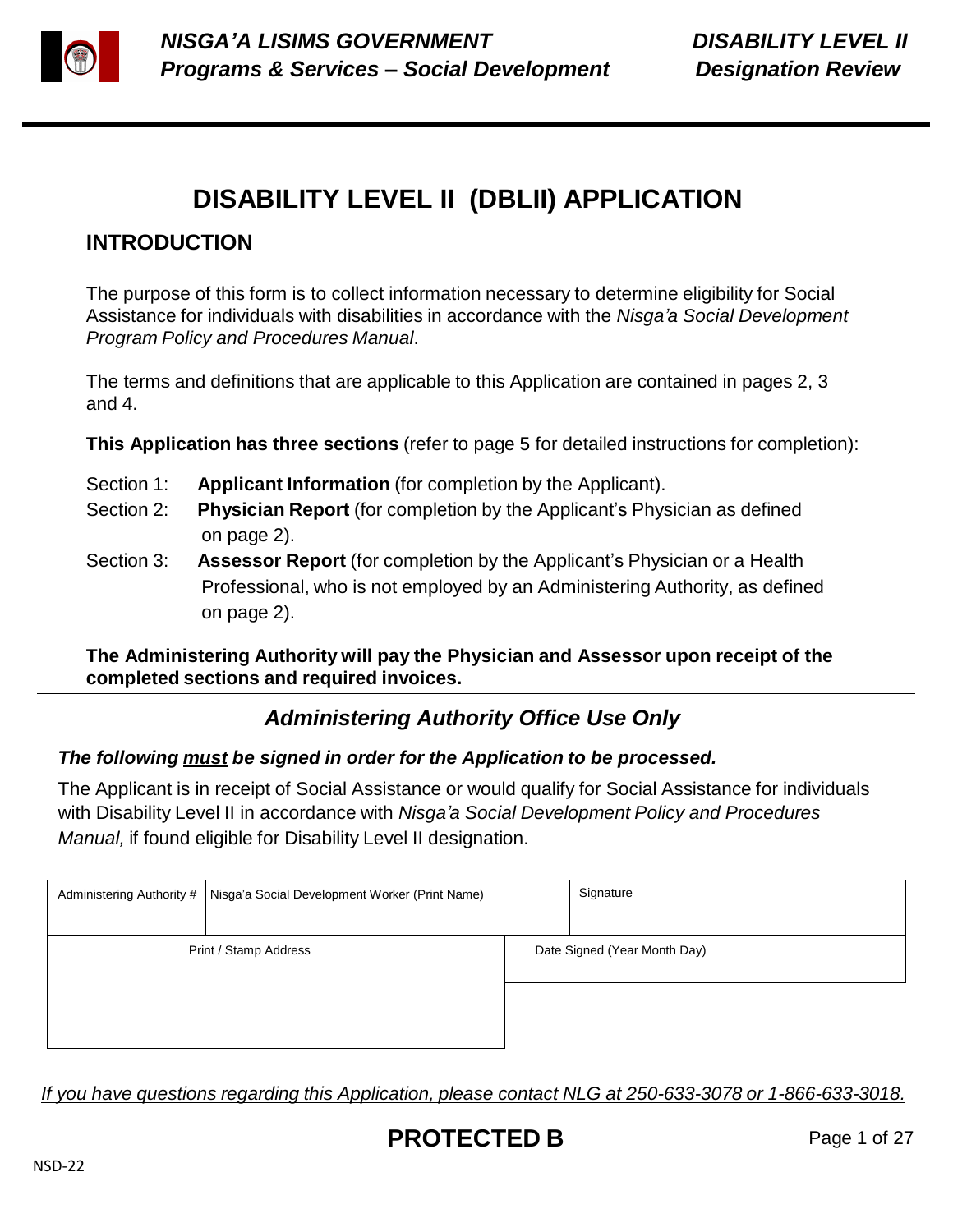

### **Nisga'a TERMS AND DEFINITIONS**

The following Terms and Definitions apply to this Application:

**"Administering Authority"** means the Nisga'a village that is authorized by a funding agreement with NLG to administer the Nisga'a Social Development Program in the community where the Application is made.

**"Applicant"** means a person who is applying for Social Assistance for Persons with Disabilities and who:

- (a) is 18 years of age at the time of applying for Social Assistance for Persons with Disabilities, and meets the financial eligibility requirements for Social Assistance for Persons with Disabilities in accordance with the Nisga'a Manual; or
- (b) is a person under 18 years of age who completes an Application for Social Assistance for Persons with Disabilities up to four months before his or her 18th birthday, and who is likely to be eligible for Social Assistance for Persons with Disabilities in accordance with the NLG's Manual at the time of completing the Application and on his or her 18th birthday.

**"Application"** means this application form which consists of three sections:

Section 1 - Applicant Information;

Section 2 - Physician Report completed by the Applicant's Physician; and,

Section 3 - Assessor Report completed by a Health Professional.

**"Assessor"** means a "Health Professional**"** as that term is defined in the *BC Act* and who is not employed by an Administering Authority for the purpose of administering NLG's Social Development Program.

**"***BC Act***"** means the *British Columbia Employment and Assistance for Persons with Disabilities Act.*

**"Daily Living Activities"** has the same meaning as provided in the *BC Act* and Regulation.

**"NLG"** means the Nisga'a Lisims Government.

**"NLG Manual"** means the *Nisga'a Social Development Program Policy and Procedures Manual.*

**"Health Professional"** means a person who is a "Health Professional" as that term is defined in the *BC Act* and who is not employed by an Administering Authority for the purpose of administering INAC's Social Development Program.

**"Physician"** means a "Medical Practitioner" as that term is defined in the *BC Act*.

**"Persons with Disabilities" or "PWD"** means a person or persons designated as a person with disabilities as provided in section 2 of the *BC Act*.

**"Social Development Program"** means Nisga'a Social Development Program for which the Administering Authority receives contribution funding from NLG.

**"Social Assistance for Persons with Disabilities"** means social assistance that an Applicant may receive under NLG's Social Development Program if the Applicant is designated as Disability Level II.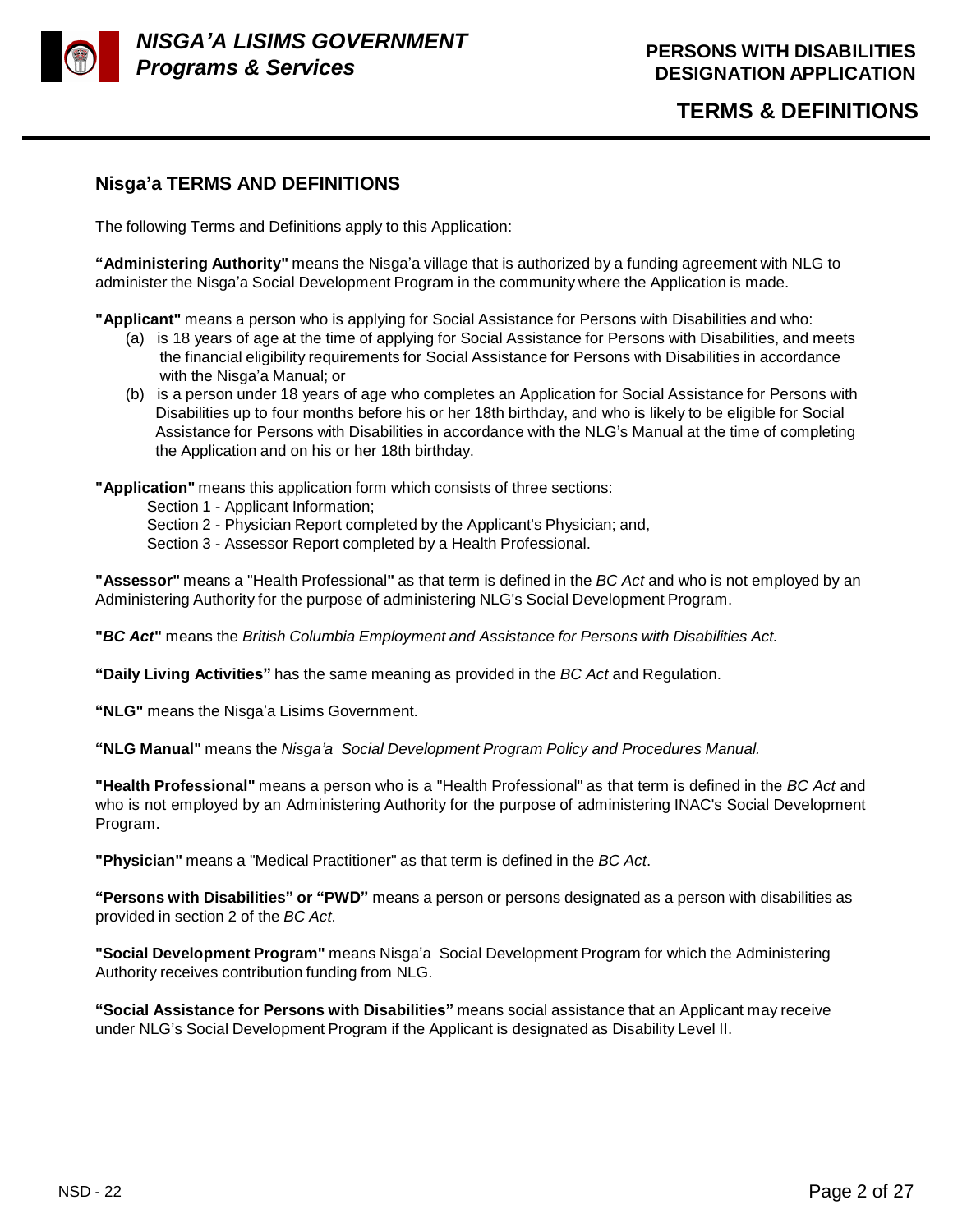

### **TERMS & DEFINITIONS**

### **PROVINCIAL DEFINITIONS (***BC Act* **and Regulation)**

The following section is taken from the BC *Employment and Assistance for Persons with Disabilities Act* that sets out the criteria for designation as a person with disabilities.

### **Persons with Disabilities**

**2(1)** In this section:

**"assistive device"** means a device designed to enable a person to perform a daily living activity that, because of a severe mental or physical impairment, the person is unable to perform;

**"daily living activity"** has the prescribed meaning;

**"health professional"** means a person who is authorized under an enactment to practice the

profession of

- (a) a medical practitioner,
- (b) a registered psychologist,
- (c) a registered nurse or registered psychiatric nurse,
- (d) an occupational therapist,
- (e) a physical therapist, or
- (f) a social worker.
- **2(2) The Director may designate a** person who has reached 18 years of age as a person with disabilities for the purposes of this ACT if the Director is satisfied that the person has a severe mental or physical IMPAIRMENT that
	- (a) in the opinion of a medical practitioner is likely to continue for at least 2 years, and
	- (b) in the opinion of a health professional
		- (i) directly and significantly restricts the person's ability to perform DAILY LIVING ACTIVITIES either
			- (A) continuously, or
			- (B) periodically for extended periods, and
		- (ii) as a result of those restrictions, the person requires help to perform those activities.
- **2(3)** For the purposes of subsection (2),
	- (a) a person who has a severe mental impairment includes a person with a mental disorder, and
	- (b) a person requires help in relation to a daily living activity if, in order to perform it, the person requires
		- (i) an assistive device,
		- (ii) the significant help or supervision of another person, or
		- (iii) the services of an assistance animal.
- **2(4)** The Director may rescind a designation under subsection (2).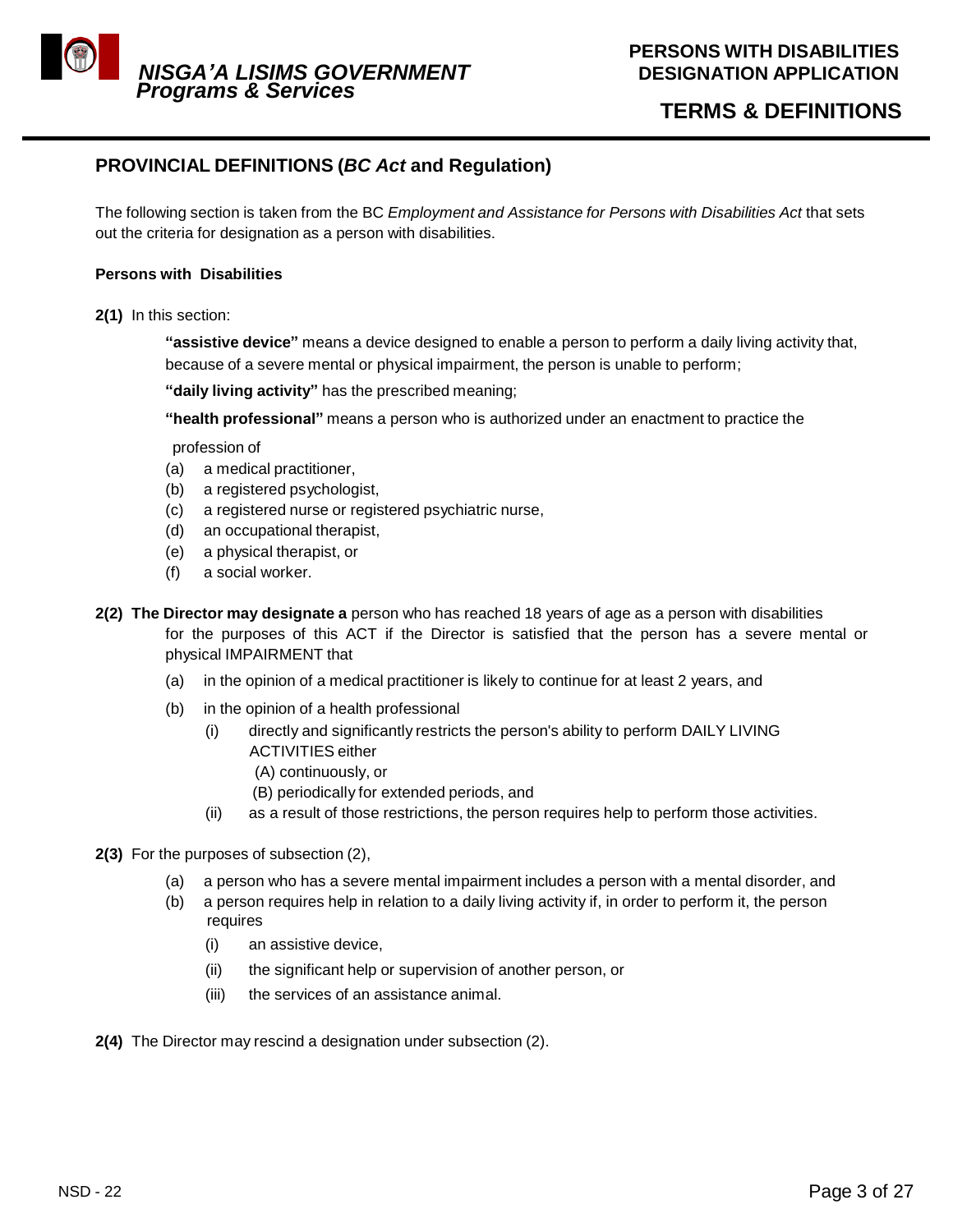

*NISGA'A LISIMS GOVERNMENT* 

### **TERMS & DEFINITIONS**

### **PROVINCIAL DEFINITIONS (continued)**

The following section is taken from the BC Employment and Assistance for Persons with Disabilities Regulation that sets out the definition of **"daily living activities."**

- 2 For the purposes of the Act and this regulation, **"daily living activities"**
	- (a) in relation to a person who has a severe physical impairment or a severe mental impairment, means the following activities:
		- (i) prepare own meals;
		- (ii) manage personal finances;
		- (iii) shop for personal needs;
		- (iv) use public or personal transportation facilities;
		- (v) perform housework to maintain the person's place of residence in acceptable sanitary condition;
		- (vi) move about indoors and outdoors;
		- (vii) perform personal hygiene and self care;
		- (viii) manage personal medication, and
	- (b ) in relation to a person who has a severe mental impairment, includes the following activities:
		- (i) make decisions about personal activities, care or finances;
		- (ii ) relate to, communicate or interact with others effectively.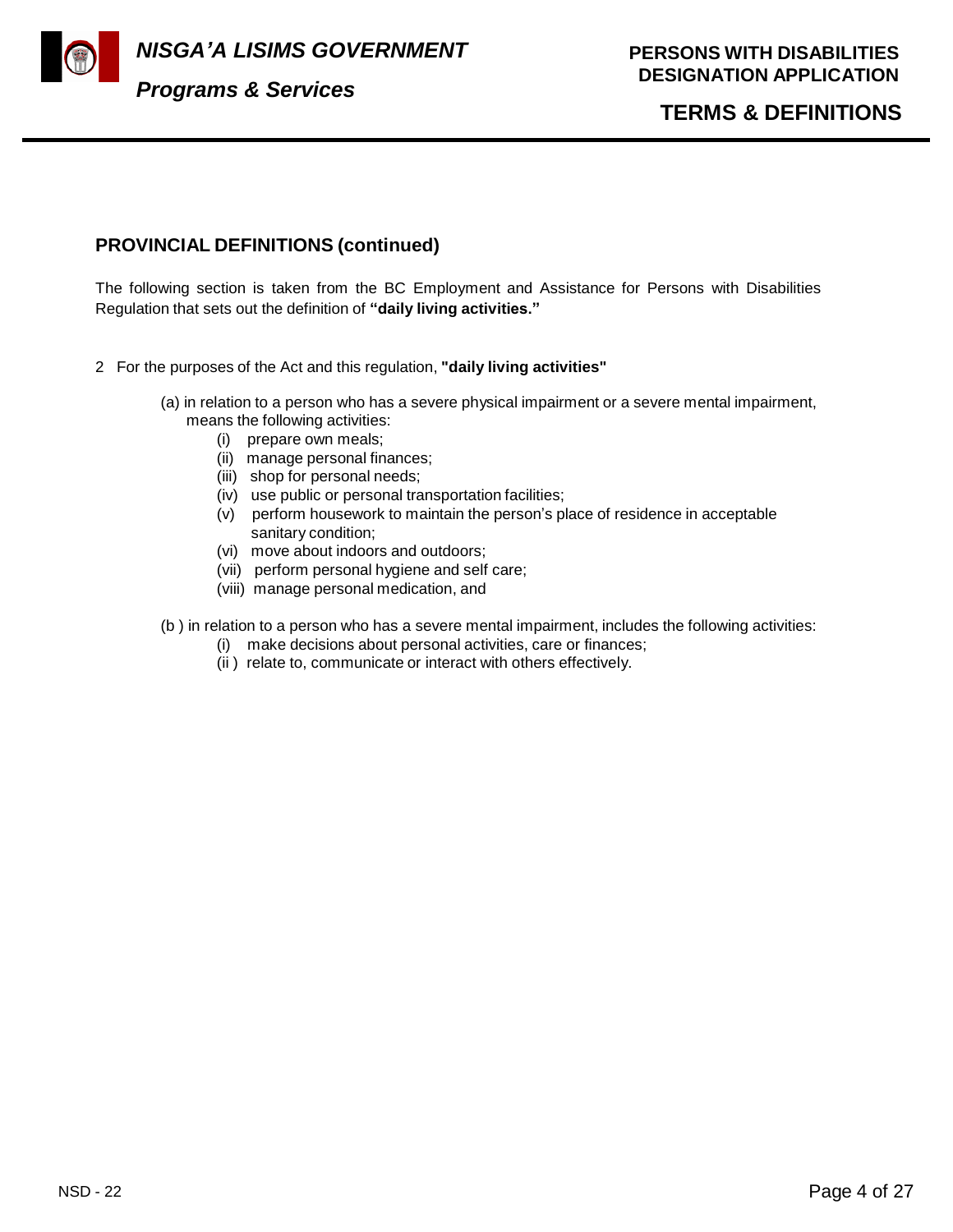

### **INSTRUCTIONS FOR COMPLETION**

### *PLEASE DO NOT TAKE THIS BOOKLET FORM APART - KEEP TOGETHER*

**ONLY THE ORIGINAL APPLICATION FORM WILL BE ACCEPTED FOR ADJUDICATION**

- 1. The Nisga'a social development worker must complete and sign the "Administering Authority Office Use Only" section on page 1.
- 2. Sections 1, 2 and 3 of the Application must be completed in the following order: Section 1 - APPLICANT INFORMATION - Completed by the Applicant Section 2 - PHYSICIAN REPORT - Completed by the Physician Section 3 - ASSESSOR REPORT - Completed by the Assessor
- 3. The Applicant must first:
	- a. complete Section 1 (Applicant Information);
	- b. sign the Declaration and Consent; and
	- c. take the Application to his/her Physician to complete Section 2 (Physician Report).
- 4. Then the Applicant's Physician:
	- a. must complete Section 2 (Physician Report);
	- b. may complete Section 3 (Assessor Report);
	- c. must complete the invoice on page 27; and
	- d. return the Application to the Applicant.
- **- If the Physician completes Section 2 and Section 3, go to step 6.**
- **- If the Physician completes Section 2 only, go to step 5.**
- 5. Then the Applicant takes the Application to a Health Professional (as defined in section 2 of the *BC Act*) who is not employed by the Administering Authority to administer NLG's Social Development Program. The Health Professional:
	- a. must complete Section 3 (Assessor Report);
	- b. must complete the invoice on page 27; and
	- c. return the Application to the Applicant.
- 6. Then the Applicant:
	- a. reviews the checklist at the end of the Application booklet (on page 26) to ensure the Application is fully completed; and
	- b. returns the Application form to the Administering Authority.
- 7. The Administering Authority will pay the Physician's and Assessor's invoices.
- 8. Lastly, the Administering Authority mails the application to NLG.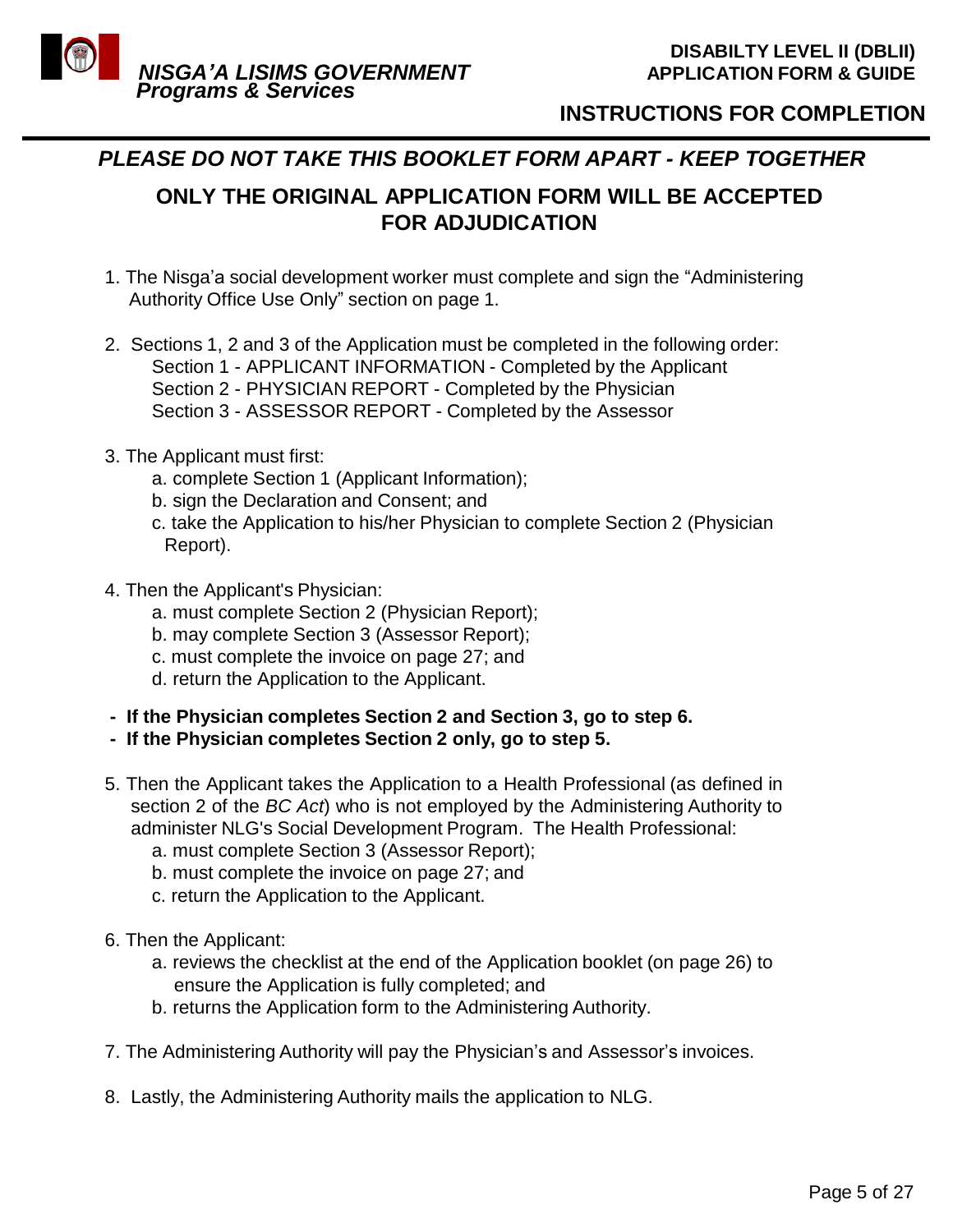

# **PERSONS WITH DISABILITIES DESIGNATION APPLICATION SECTION 1**

**APPLICANT INFORMATION**

The personal information requested on this form is collected and will be used for the purpose of determining the Applicant's eligibility for Social Assistance for Persons with Disabilities in accordance with the *NLG Social Development Program Policy and Procedures Manual*. The collection, use and disclosure of personal information is subject to the provisions of the Nisga'a Privacy Act and the Personal Information Protection and Electronic Documents Act. If you have any questions about the collection, use or disclosure of this information, please contact your local Administering Authority office.

### **You may have someone help you complete this Section of the Application.**

*Important Note: You MUST sign the "Declaration and Consent" on page 9 of this form in order for your Application to be processed.*

| <b>A - PERSONAL INFORMATION</b>                                                                                                                                                                                                                                                                                                                                                                                                                                                                                                                         |                                |  |                                       |  |                                |  |  |  |  |
|---------------------------------------------------------------------------------------------------------------------------------------------------------------------------------------------------------------------------------------------------------------------------------------------------------------------------------------------------------------------------------------------------------------------------------------------------------------------------------------------------------------------------------------------------------|--------------------------------|--|---------------------------------------|--|--------------------------------|--|--|--|--|
| <b>Last Name</b>                                                                                                                                                                                                                                                                                                                                                                                                                                                                                                                                        | <b>First Name</b>              |  | Middle Name                           |  | Date of Birth (Year Month Day) |  |  |  |  |
| <b>Personal Health Number</b>                                                                                                                                                                                                                                                                                                                                                                                                                                                                                                                           |                                |  | Social Insurance Number<br>(optional) |  | <b>Telephone Number</b>        |  |  |  |  |
| <b>Street Address</b>                                                                                                                                                                                                                                                                                                                                                                                                                                                                                                                                   |                                |  | City                                  |  | <b>Postal Code</b>             |  |  |  |  |
| Do you need help completing this Application?                                                                                                                                                                                                                                                                                                                                                                                                                                                                                                           |                                |  |                                       |  |                                |  |  |  |  |
| Yes<br>No.                                                                                                                                                                                                                                                                                                                                                                                                                                                                                                                                              | If yes, what help do you need? |  |                                       |  |                                |  |  |  |  |
| <b>B - DISABLING CONDITION</b>                                                                                                                                                                                                                                                                                                                                                                                                                                                                                                                          |                                |  |                                       |  |                                |  |  |  |  |
| This section provides you with an opportunity to describe your disability and the impact it has on your life.<br>You are not required to complete this Section. If you do not complete this Section, your Application will<br>be considered based on information provided in the Physician and Assessor Sections of this Application.<br>I choose not to complete this self-report. (Please proceed to Declaration and Consent on page 9).<br>Note - If more space is required, you may attach additional pages.<br>1. Please describe your disability. |                                |  |                                       |  |                                |  |  |  |  |
|                                                                                                                                                                                                                                                                                                                                                                                                                                                                                                                                                         |                                |  |                                       |  |                                |  |  |  |  |
|                                                                                                                                                                                                                                                                                                                                                                                                                                                                                                                                                         |                                |  |                                       |  |                                |  |  |  |  |
|                                                                                                                                                                                                                                                                                                                                                                                                                                                                                                                                                         |                                |  |                                       |  |                                |  |  |  |  |
|                                                                                                                                                                                                                                                                                                                                                                                                                                                                                                                                                         |                                |  |                                       |  |                                |  |  |  |  |
|                                                                                                                                                                                                                                                                                                                                                                                                                                                                                                                                                         |                                |  |                                       |  |                                |  |  |  |  |
|                                                                                                                                                                                                                                                                                                                                                                                                                                                                                                                                                         |                                |  |                                       |  |                                |  |  |  |  |
|                                                                                                                                                                                                                                                                                                                                                                                                                                                                                                                                                         |                                |  |                                       |  |                                |  |  |  |  |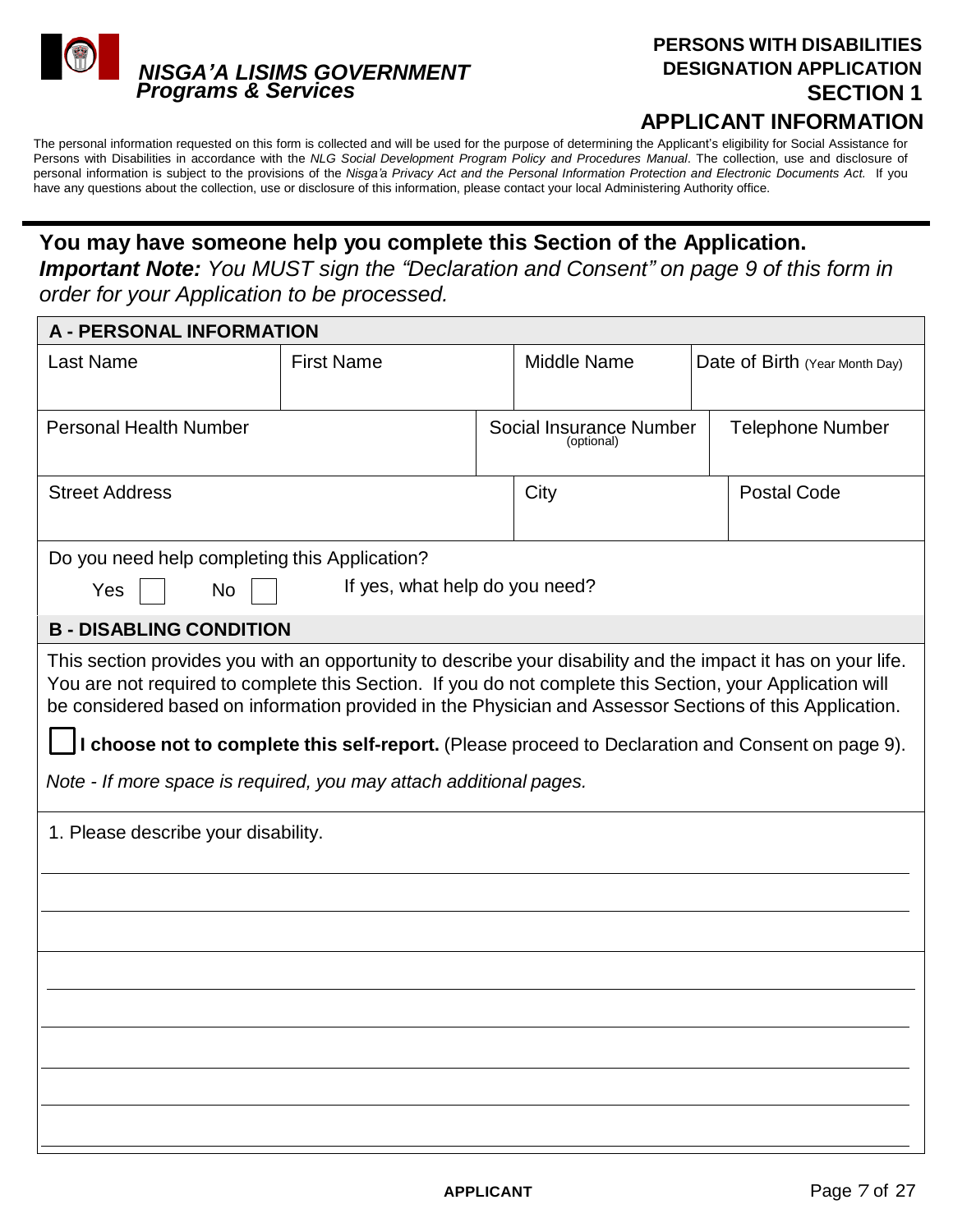| 8- DISABLING CONDITION (cont'd)                                                         |  |  |  |  |  |  |
|-----------------------------------------------------------------------------------------|--|--|--|--|--|--|
| 2. How does your disability affect your life and your ability to take care of yourself? |  |  |  |  |  |  |
|                                                                                         |  |  |  |  |  |  |
|                                                                                         |  |  |  |  |  |  |
|                                                                                         |  |  |  |  |  |  |
|                                                                                         |  |  |  |  |  |  |
|                                                                                         |  |  |  |  |  |  |
|                                                                                         |  |  |  |  |  |  |
|                                                                                         |  |  |  |  |  |  |
|                                                                                         |  |  |  |  |  |  |
|                                                                                         |  |  |  |  |  |  |
|                                                                                         |  |  |  |  |  |  |
|                                                                                         |  |  |  |  |  |  |
|                                                                                         |  |  |  |  |  |  |
|                                                                                         |  |  |  |  |  |  |
|                                                                                         |  |  |  |  |  |  |
|                                                                                         |  |  |  |  |  |  |
|                                                                                         |  |  |  |  |  |  |
|                                                                                         |  |  |  |  |  |  |
|                                                                                         |  |  |  |  |  |  |
|                                                                                         |  |  |  |  |  |  |
|                                                                                         |  |  |  |  |  |  |
|                                                                                         |  |  |  |  |  |  |
|                                                                                         |  |  |  |  |  |  |
|                                                                                         |  |  |  |  |  |  |
|                                                                                         |  |  |  |  |  |  |
|                                                                                         |  |  |  |  |  |  |
|                                                                                         |  |  |  |  |  |  |
|                                                                                         |  |  |  |  |  |  |
|                                                                                         |  |  |  |  |  |  |
|                                                                                         |  |  |  |  |  |  |
|                                                                                         |  |  |  |  |  |  |
|                                                                                         |  |  |  |  |  |  |
|                                                                                         |  |  |  |  |  |  |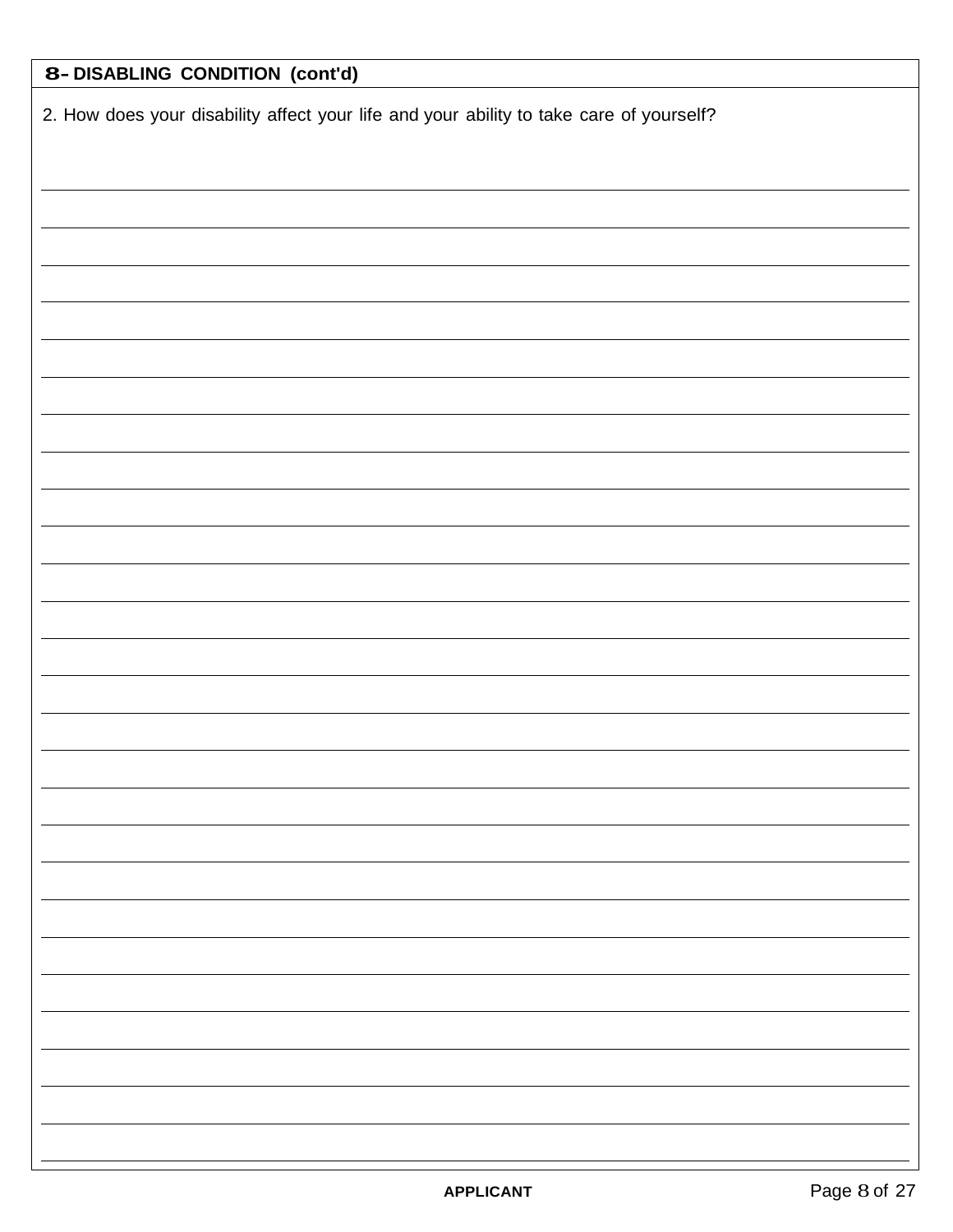### **C - DECLARATION AND CONSENT**

I, , am applying for Disability Level II designation with the Nisga'a Social Development department and in accordance with the Nisga'a *Social Development Policy and Procedures Manual.*

**I declare** that the information provided in Section 1A and 1B is true and complete. I understand that I will have the opportunity to review completed Section 2, (Physician Report) and Section 3, (Assessor Report), before submitting the completed designation application form to NLG.

**I consent** to NLG taking whatever action may be necessary to verify the information in the Application for the purpose of determining or confirming my eligibility for Disability Level II designation. Where person(s) have information or documents relevant to my Application, **I further consent** to their releasing them to NLG or the relevant Administering Authority.

| <b>Applicant Signature</b>                                                                                                                                                                                                                                                                                                                                                                                               | <b>Witness Signature</b>    |  |  |  |  |  |
|--------------------------------------------------------------------------------------------------------------------------------------------------------------------------------------------------------------------------------------------------------------------------------------------------------------------------------------------------------------------------------------------------------------------------|-----------------------------|--|--|--|--|--|
| Date Signed (Year Month Day)                                                                                                                                                                                                                                                                                                                                                                                             | Witness Name (Please Print) |  |  |  |  |  |
|                                                                                                                                                                                                                                                                                                                                                                                                                          | Witness Address & Telephone |  |  |  |  |  |
| If the Applicant is incapable of signing this Application, it may be signed by a person who has legal<br>authority to act on behalf of the Applicant. If you are signing on behalf of the Applicant, you must state<br>your legal authority to act on behalf of the Applicant and you must attach proof of that legal authority (for<br>example, a copy of the court order naming you as Committee) to this Application. |                             |  |  |  |  |  |

My legal authority to act for the Applicant is \_\_\_\_\_\_\_\_\_\_\_\_\_\_\_\_\_\_\_\_\_\_\_\_\_\_\_\_\_\_\_\_\_

.

*NOTE: Proof of Committee, Power of Attorney and/or Parent/Guardian status must*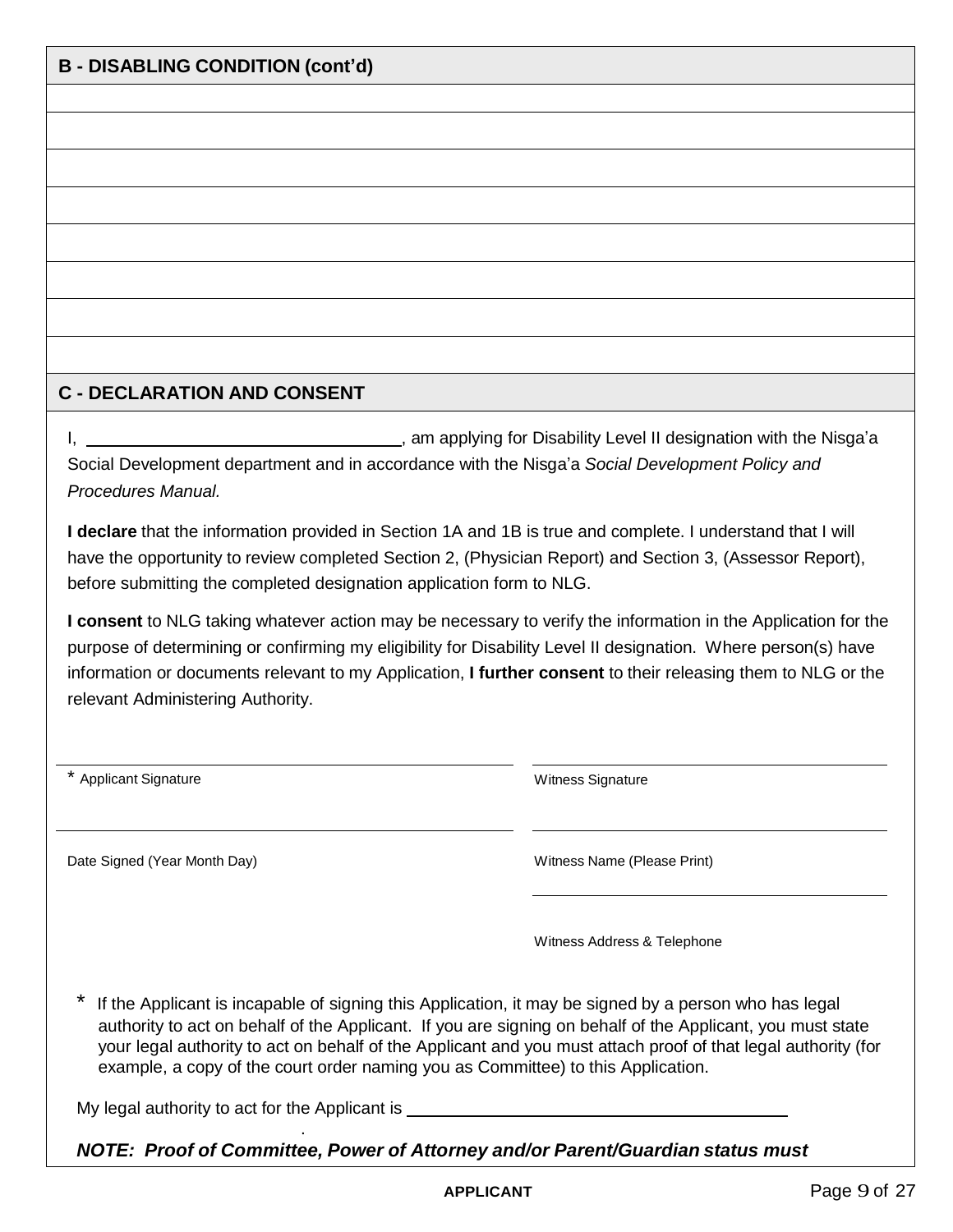*accompany this Application if it is signed by a person other than the Applicant.*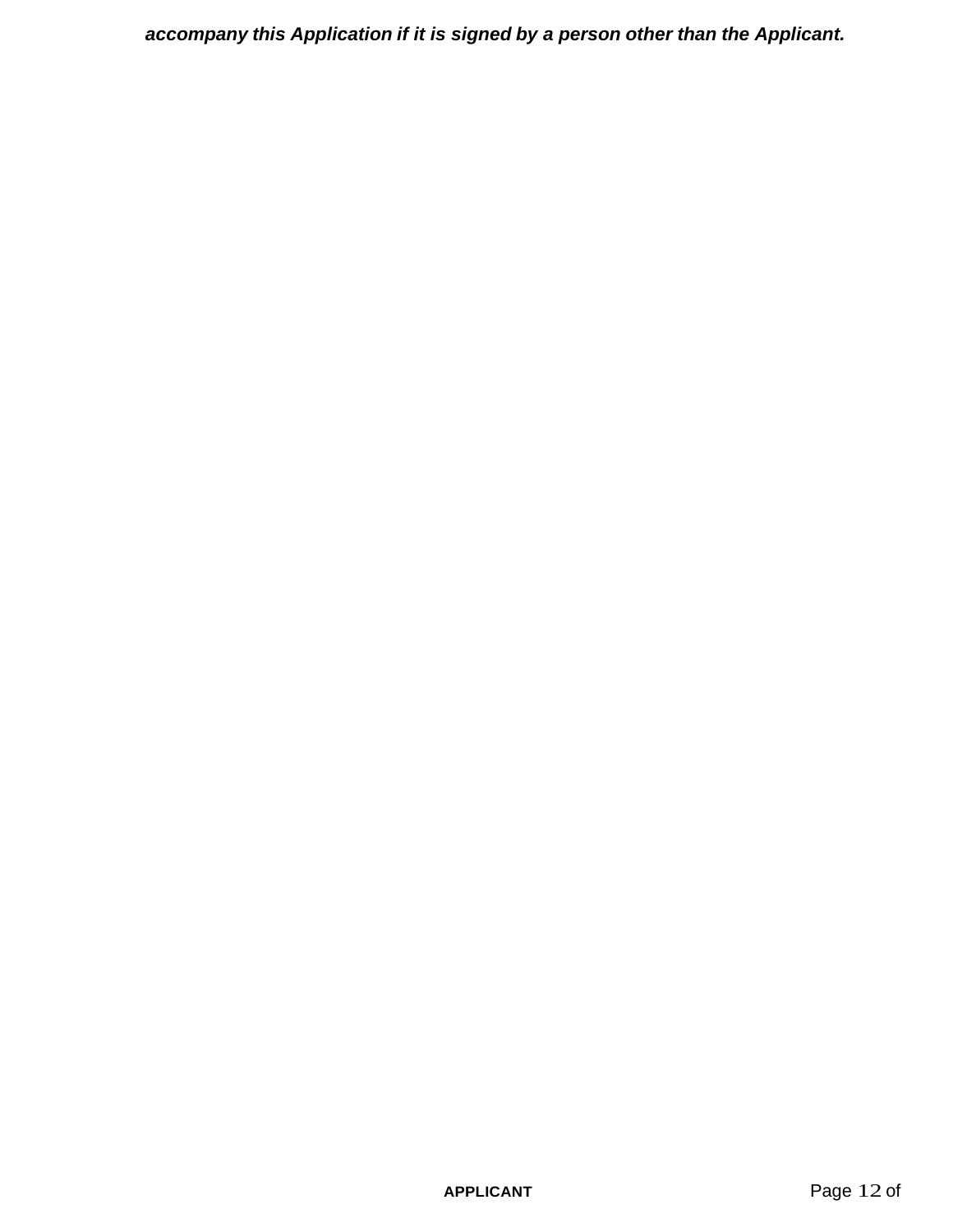

### **PERSONS WITH DISABILITIES DESIGNATION APPLICATION SECTION 2 PHYSICIAN REPORT**

The personal information requested on this form is collected and will be used for the purpose of determining the Applicant's eligibility for Social Assistance for Persons with Disabilities in accordance with the *Nisga'a Social Development Program Policy and Procedures Manual*. The collection, use and disclosure of personal information is subject to the provisions of the *federal Privacy Act and the Personal Information Protection and Electronic Documents Act.* If you have any questions about the collection, use or disclosure of this information, please contact your local Administering Authority office.

**This section is to be filled out by a Physician registered and licensed to practice in British Columbia.** The Physician completing this Section of the Application **may** also complete Section 3, Assessor Report.

The purpose of the Physician Report is to provide information to NLG about the Applicant's physical or mental impairments associated with diagnosed medical conditions relevant to this Application for **Disability Level II** *(DBLII)* designation. The emphasis is on how the medical conditions and impairments affect the Applicant's ability to perform Daily Living Activities as this term is defined in the *British Columbia Employment and Assistance for Persons with Disabilities Act* and Regulation*.* This Application is **not** intended to assess employability or vocational abilities.

Please answer all questions completely as this will assist NLG to determine whether the Applicant meets the criteria for Social Assistance Disability Level II (DBLII).

The contents of this report are confidential, but are subject to the following conditions:

- the report will be shared with the Applicant;
- the report will be shared with the Health Professional completing Section 3 of this Application;
- the report may be shared with and reviewed by an individual or an employee of an agency contracted by NLG to adjudicate this Application.
- the report may be reviewed by a Health Professional consulting with NLG;
- the report will be shared with an appeal committee if an appeal is initiated regarding eligibility for a Disability Level II (DBLII) designation.

### **Fee**

Payment will be made by the Administering Authority and in accordance with the established rate, provided that:

- 1. The Application process has been initiated by the band social development worker for the Administering Authority office as indicated by the address and signature on page 1 of this Application; and
- 2. The Physician has fully completed Section 2 of the Application.

**Fees for Physicians completing this section are paid by the Administering Authority. Please fill out the invoice on page 27. Do not bill the provincial Medical Services Plan (MSP).**

**Please keep a copy of Page 1, the completed Section 2 of the Application and your invoice until such time as you receive payment for your fee.**

> *Physicians having questions regarding this Section may contact NLG at 250-633-3078 or 1-866-633-3018.*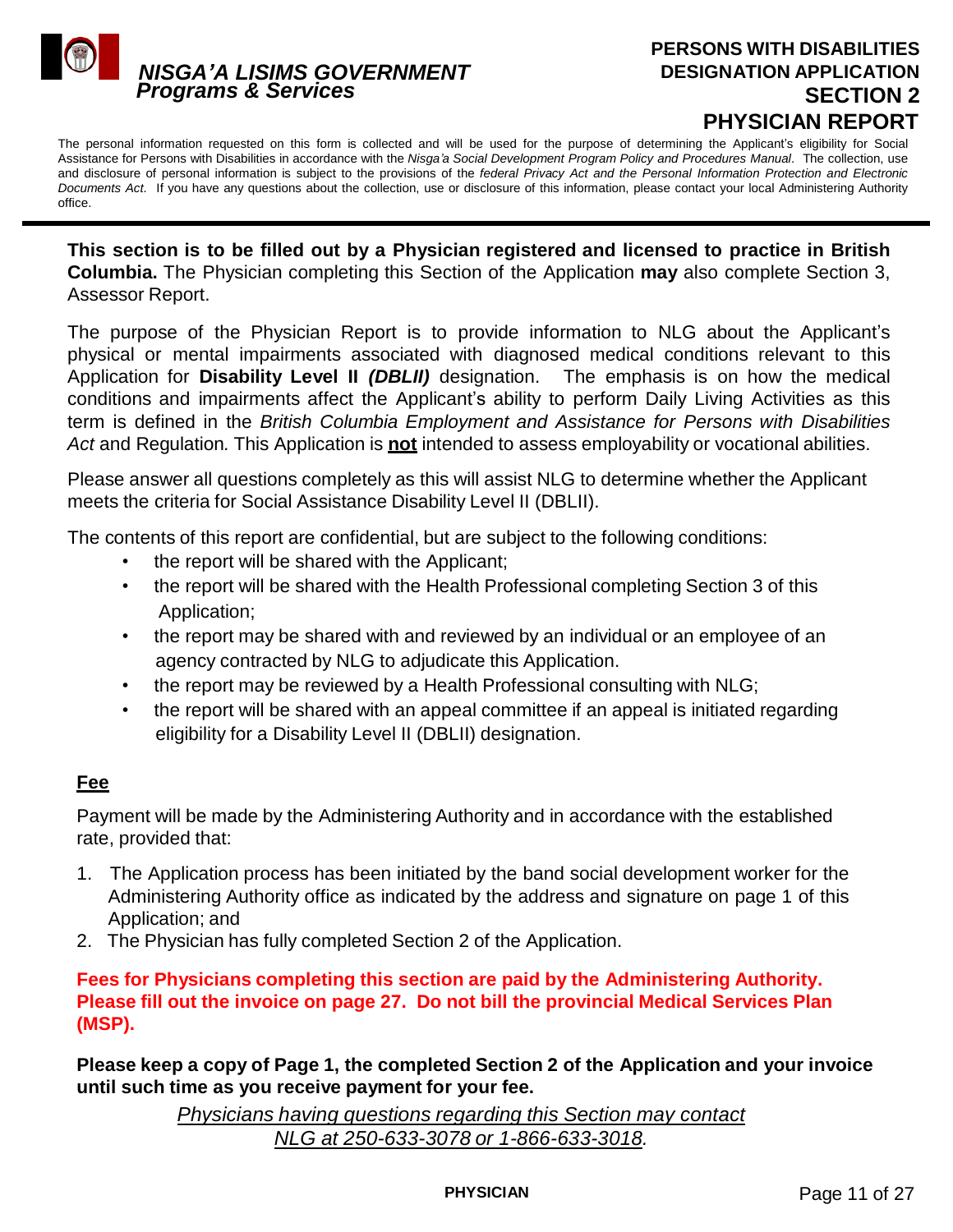### **TO BE COMPLETED BY THE APPLICANT'S PHYSICIAN ONLY**

### **A - DIAGNOSES**

|    | Specify diagnoses related to the Applicant's impairment using the diagnostic codes below.<br>"Impairment" is a loss or abnormality of psychological, anatomical or physiological structure or function<br>causing a restriction in the ability to function independently, effectively, appropriately or for a reasonable<br>Date of onset,<br>duration. Please include additional information as required.<br>If known |              |      |  |  |  |  |  |  |
|----|------------------------------------------------------------------------------------------------------------------------------------------------------------------------------------------------------------------------------------------------------------------------------------------------------------------------------------------------------------------------------------------------------------------------|--------------|------|--|--|--|--|--|--|
|    | <b>Diagnostic</b><br>Code                                                                                                                                                                                                                                                                                                                                                                                              | <b>Month</b> | Year |  |  |  |  |  |  |
| 1. |                                                                                                                                                                                                                                                                                                                                                                                                                        |              |      |  |  |  |  |  |  |
| 2. |                                                                                                                                                                                                                                                                                                                                                                                                                        |              |      |  |  |  |  |  |  |
| 3. |                                                                                                                                                                                                                                                                                                                                                                                                                        |              |      |  |  |  |  |  |  |
| 4. |                                                                                                                                                                                                                                                                                                                                                                                                                        |              |      |  |  |  |  |  |  |
| 5. |                                                                                                                                                                                                                                                                                                                                                                                                                        |              |      |  |  |  |  |  |  |
|    | Comments:                                                                                                                                                                                                                                                                                                                                                                                                              |              |      |  |  |  |  |  |  |

### *DIAGNOSTIC CODES*

#### **Infectious and parasitic diseases**

1.0 Other

- 1.1 HIV
- 1.2 AIDS
- 1.3 Hepatitis
- 1.4 Hepatitis C

#### **Neoplasms**

- 2.0 Neoplastic disorders other
- 2.1 Lip, oral cavity & pharynx
- 2.2 Digestive organs & peritoneum
- 2.3 Respiratory & intrathoracic organs
- 2.4 Bone, connective tissue, skin and breast 2.5 Genitourinary organs
- 2.6 Leukemia

#### **Endocrine, nutritional and metabolic diseases, and immunity disorders**

3.0 Endocrine disorders - other 3.01 Immune disorders - other 3.02 Metabolic disorders - other 3.1 Thyroid disorders 3.2 Diabetes

#### **Diseases of the blood and blood-forming organs**

4.0 Other diseases of the blood 4.1 Anemia 4.2 Hemophilia

#### **Mental disorders**

- 5.0 Other mental (please specify) 5.1 Delirium, dementia & amnesic & other cognitive disorders 5.2 Schizophrenia & other Psychotic disorders 5.3 Mood disorders
- 5.4 Developmental disability
- 5.5 Anxiety disorders
- 5.6 Somatoform disorders
- 5.7 Personality disorders
- 5.8 Substance-related disorders
- 5.9 Pervasive developmental disorders
- 5.10 Eating disorders

#### **Diseases of the nervous system & sense organs - Neurological**

### 6.0 Neurological disorders - other

- 6.1 Epilepsy
- 6.3 Brain tumors
- 6.4 Parkinson's disease
- 6.5 Cerebral palsy
- 6.6 Paraplegia
- 6.7 Quadriplegia
- 6.9 Other paralysis
- 6.10 Myasthenia Gravis
- 6.11 Muscular dystrophy
- 6.12 ALS
- 6.13 Alzheimer's disease
- 6.14 Huntington's Chorea
- 6.15 Friedreich's Ataxia
- 6.16 Multiple sclerosis

### **Conditions of the nervous system**

- **& sense organs - Sensory** 7.00 Sensory disorders - other
- 7.01 Blindness
- 7.02 Visually impaired
- 7.03 Deafness
- 7.04 Hearing impaired
- 7.05 Organic speech loss

#### **Diseases of the circulatory system**

- 8.0 Cardiovascular other
- 8.1 Ischemic heart disease
- 8.2 Recurrent Arrhythmias
- 8.3 Valvular heart disease
- 8.4 Congenital heart disease
- 8.5 Cardiomyopathy
- 8.6 Chronic venous insufficiency
- 8.7 Peripheral arterial disease
- 8.8 Cerebral vascular accident

#### **Diseases of the respiratory system**

- 9.0 Respiratory disorders other
- 9.1 Cystic fibrosis
- 9.2 COPD
- 9.3 Asthma
- 9.4 Emphysema

#### **Diseases of the digestive system**

- 10.0 Digestive disorders other
- 10.1 Peptic ulcer
- 10.2 Chronic liver disease
- 10.3 Cirrhosis
- 10.4 Crohn's disease
- 10.5 Colitis

#### **Diseases of the genitourinary system**

11.0 Genitourinary disorders - other 11.1 Kidney disease

#### **Diseases of the skin and subcutaneous tissue**

12.0 Skin disorders - other

12.1 Psoriasis

#### **Diseases of the musculoskeletal system and connective tissue**

- 13.0 Musculoskeletal system other
- 13.1 Lupus
- 13.2 Rheumatoid arthritis
- 13.3 Arthritis
- 13.4 Osteoporosis
- 13.5 Ankylosing spondylitis
- 13.6 Degenerative disc disease
- 13.7 Scoliosis
- 13.8 Fibromyalgia
- 13.9 Scleroderma

#### **Congenital anomalies**

- 14.0 Congenital anomalies other
- 14.1 Chromosomal abnormalities
- 14.2 Fetal alcohol syndrome
- 14.3 Thalidomide syndrome

15.1 Traumatic brain injury

14.4 Spina Bifida

15.2 Amputations **Other conditions** 16.0 Other

16.2 Sleep apnea

**PHYSICIAN** Page 12 of 27

#### **Injury and poisoning**

15.0 Injury and poisoning - other

16.1 Chronic fatigue syndrome

16.3 Environmental sensitivities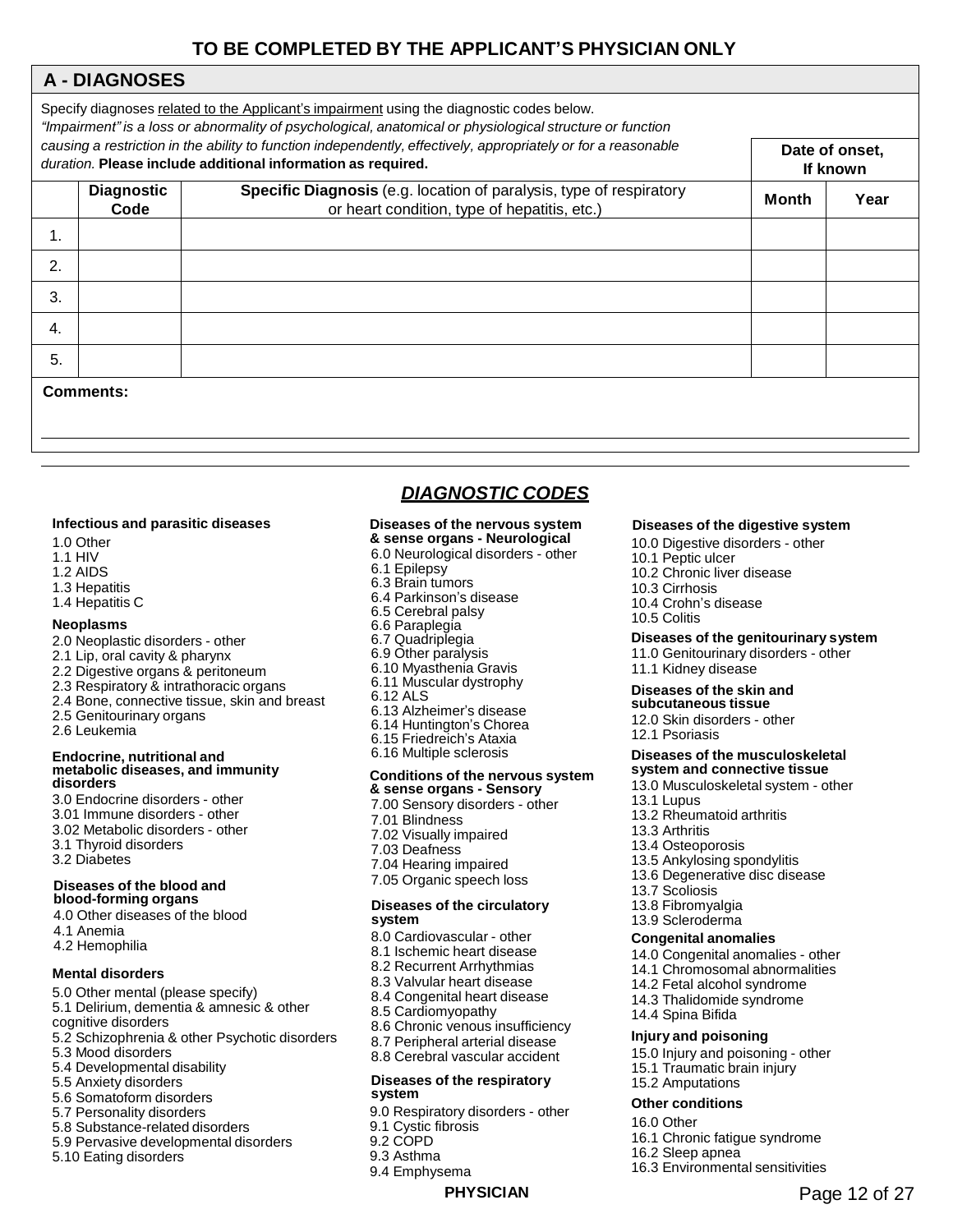|    | <b>B-HEALTH HISTORY</b>                                                                                                                                                                                                                                                                               |
|----|-------------------------------------------------------------------------------------------------------------------------------------------------------------------------------------------------------------------------------------------------------------------------------------------------------|
|    | 1. Please indicate the severity of the medical conditions relevant to this person's impairment. How does the medical<br>condition impair this person? Test results and other reports or findings may be used here where appropriate.<br>Please note if you are attaching report for this application. |
|    |                                                                                                                                                                                                                                                                                                       |
|    |                                                                                                                                                                                                                                                                                                       |
|    |                                                                                                                                                                                                                                                                                                       |
|    |                                                                                                                                                                                                                                                                                                       |
|    |                                                                                                                                                                                                                                                                                                       |
|    |                                                                                                                                                                                                                                                                                                       |
|    |                                                                                                                                                                                                                                                                                                       |
|    |                                                                                                                                                                                                                                                                                                       |
|    |                                                                                                                                                                                                                                                                                                       |
|    |                                                                                                                                                                                                                                                                                                       |
|    | 2. Height and Weight (if relevant to the impairment):                                                                                                                                                                                                                                                 |
|    |                                                                                                                                                                                                                                                                                                       |
|    | 3. Has the Applicant been prescribed any medication and/or treatments that interfere with his/her ability to<br>perform Daily Living Activities?<br>No<br>Yes<br>$\Box$                                                                                                                               |
|    | If yes, please explain:                                                                                                                                                                                                                                                                               |
|    |                                                                                                                                                                                                                                                                                                       |
|    |                                                                                                                                                                                                                                                                                                       |
|    | If yes, what is the anticipated duration of the medications/treatments:                                                                                                                                                                                                                               |
|    |                                                                                                                                                                                                                                                                                                       |
|    |                                                                                                                                                                                                                                                                                                       |
| 4. | Does the Applicant require any prostheses or aids for his/her impairment?<br>Yes<br>No<br>If yes, please explain:                                                                                                                                                                                     |
|    |                                                                                                                                                                                                                                                                                                       |
|    |                                                                                                                                                                                                                                                                                                       |
|    |                                                                                                                                                                                                                                                                                                       |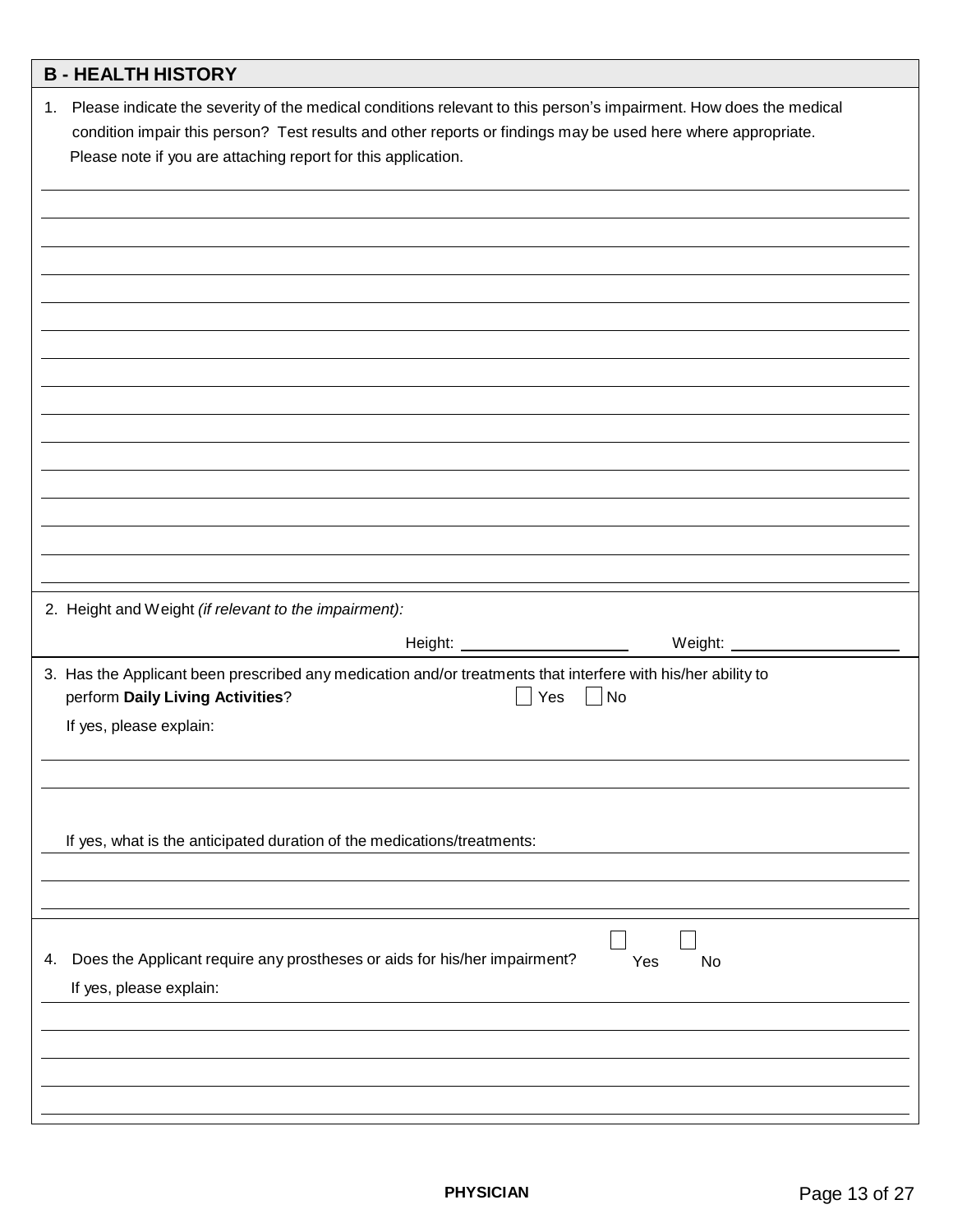| C - DEGREE AND COURSE OF IMPAIRMENT                                                                                                                                                                                                                                                     |  |  |  |  |  |  |  |  |
|-----------------------------------------------------------------------------------------------------------------------------------------------------------------------------------------------------------------------------------------------------------------------------------------|--|--|--|--|--|--|--|--|
| Is the impairment likely to continue for two years or more from today?<br>Nσ<br><del>Yes</del>                                                                                                                                                                                          |  |  |  |  |  |  |  |  |
| What is the estimated duration of the impairment and are there remedial treatments that may resolve or minimize the                                                                                                                                                                     |  |  |  |  |  |  |  |  |
| impairment?                                                                                                                                                                                                                                                                             |  |  |  |  |  |  |  |  |
| Please explain:                                                                                                                                                                                                                                                                         |  |  |  |  |  |  |  |  |
|                                                                                                                                                                                                                                                                                         |  |  |  |  |  |  |  |  |
|                                                                                                                                                                                                                                                                                         |  |  |  |  |  |  |  |  |
|                                                                                                                                                                                                                                                                                         |  |  |  |  |  |  |  |  |
|                                                                                                                                                                                                                                                                                         |  |  |  |  |  |  |  |  |
|                                                                                                                                                                                                                                                                                         |  |  |  |  |  |  |  |  |
| <b>D - FUNCTIONAL SKILLS</b>                                                                                                                                                                                                                                                            |  |  |  |  |  |  |  |  |
| Note: For the purposes of questions #1 and #2, "unaided" means without the assistance of another person, assistive device<br>or assistance animal.                                                                                                                                      |  |  |  |  |  |  |  |  |
| 1. How far can this person walk unaided on a flat surface?                                                                                                                                                                                                                              |  |  |  |  |  |  |  |  |
| 4+ blocks<br>1 to 2 blocks<br>Unknown                                                                                                                                                                                                                                                   |  |  |  |  |  |  |  |  |
| 2 to 4 blocks<br>Less than 1 block<br>Not at all                                                                                                                                                                                                                                        |  |  |  |  |  |  |  |  |
| How many stairs can this person climb unaided?<br>2.                                                                                                                                                                                                                                    |  |  |  |  |  |  |  |  |
| 5+ steps<br>2 to 5 steps<br>None<br>Unknown                                                                                                                                                                                                                                             |  |  |  |  |  |  |  |  |
| What are the person's limitations in lifting?<br>3.                                                                                                                                                                                                                                     |  |  |  |  |  |  |  |  |
| No limitations<br>2 to 7 kg (5 to 15 lbs)<br>No lifting                                                                                                                                                                                                                                 |  |  |  |  |  |  |  |  |
| 7 to 16 kg (15 to 35 lbs)<br>Under 2 kg (Under 5 lbs)<br>Unknown                                                                                                                                                                                                                        |  |  |  |  |  |  |  |  |
|                                                                                                                                                                                                                                                                                         |  |  |  |  |  |  |  |  |
| How long can this person remain seated?<br>4.                                                                                                                                                                                                                                           |  |  |  |  |  |  |  |  |
| No limitation<br>1 to 2 hours<br>Unknown                                                                                                                                                                                                                                                |  |  |  |  |  |  |  |  |
| 2 to 3 hours<br>Less than 1 hour                                                                                                                                                                                                                                                        |  |  |  |  |  |  |  |  |
| Are there difficulties with communication other than a lack of fluency in English?<br>5.<br>No<br>Yes                                                                                                                                                                                   |  |  |  |  |  |  |  |  |
|                                                                                                                                                                                                                                                                                         |  |  |  |  |  |  |  |  |
| If yes, what is the cause:<br>Cognitive<br>Sensory<br>Other<br>Motor                                                                                                                                                                                                                    |  |  |  |  |  |  |  |  |
| Comments:                                                                                                                                                                                                                                                                               |  |  |  |  |  |  |  |  |
|                                                                                                                                                                                                                                                                                         |  |  |  |  |  |  |  |  |
|                                                                                                                                                                                                                                                                                         |  |  |  |  |  |  |  |  |
| Are there any significant deficits with cognitive and emotional function?<br>Yes<br>No<br>Unknown<br>6.                                                                                                                                                                                 |  |  |  |  |  |  |  |  |
| If yes, check those areas where the deficits are evident and provide details below:                                                                                                                                                                                                     |  |  |  |  |  |  |  |  |
|                                                                                                                                                                                                                                                                                         |  |  |  |  |  |  |  |  |
| Emotional disturbance (e.g. depression, anxiety)<br>Consciousness (orientation, confusion)<br>Motivation (loss of initiative or interest)<br>Executive (planning, organizing, sequencing,                                                                                               |  |  |  |  |  |  |  |  |
| calculations, judgement)<br>Impulse control                                                                                                                                                                                                                                             |  |  |  |  |  |  |  |  |
| Language (oral, auditory, written comprehension<br>Motor activity (goal oriented activity, agitation,                                                                                                                                                                                   |  |  |  |  |  |  |  |  |
| repetitive behaviour)<br>or expression)                                                                                                                                                                                                                                                 |  |  |  |  |  |  |  |  |
| Attention or sustained concentration<br>Memory (ability to learn and recall information)                                                                                                                                                                                                |  |  |  |  |  |  |  |  |
| Perceptual psychomotor (visual, spatial)<br>Other (specify) example and the state of the state of the state of the state of the state of the state of the state of the state of the state of the state of the state of the state of the state of the state of the state of<br>Psychotic |  |  |  |  |  |  |  |  |
| thought<br>symptoms (delusions, hallucinations,                                                                                                                                                                                                                                         |  |  |  |  |  |  |  |  |
| disorders)                                                                                                                                                                                                                                                                              |  |  |  |  |  |  |  |  |
| Comments:                                                                                                                                                                                                                                                                               |  |  |  |  |  |  |  |  |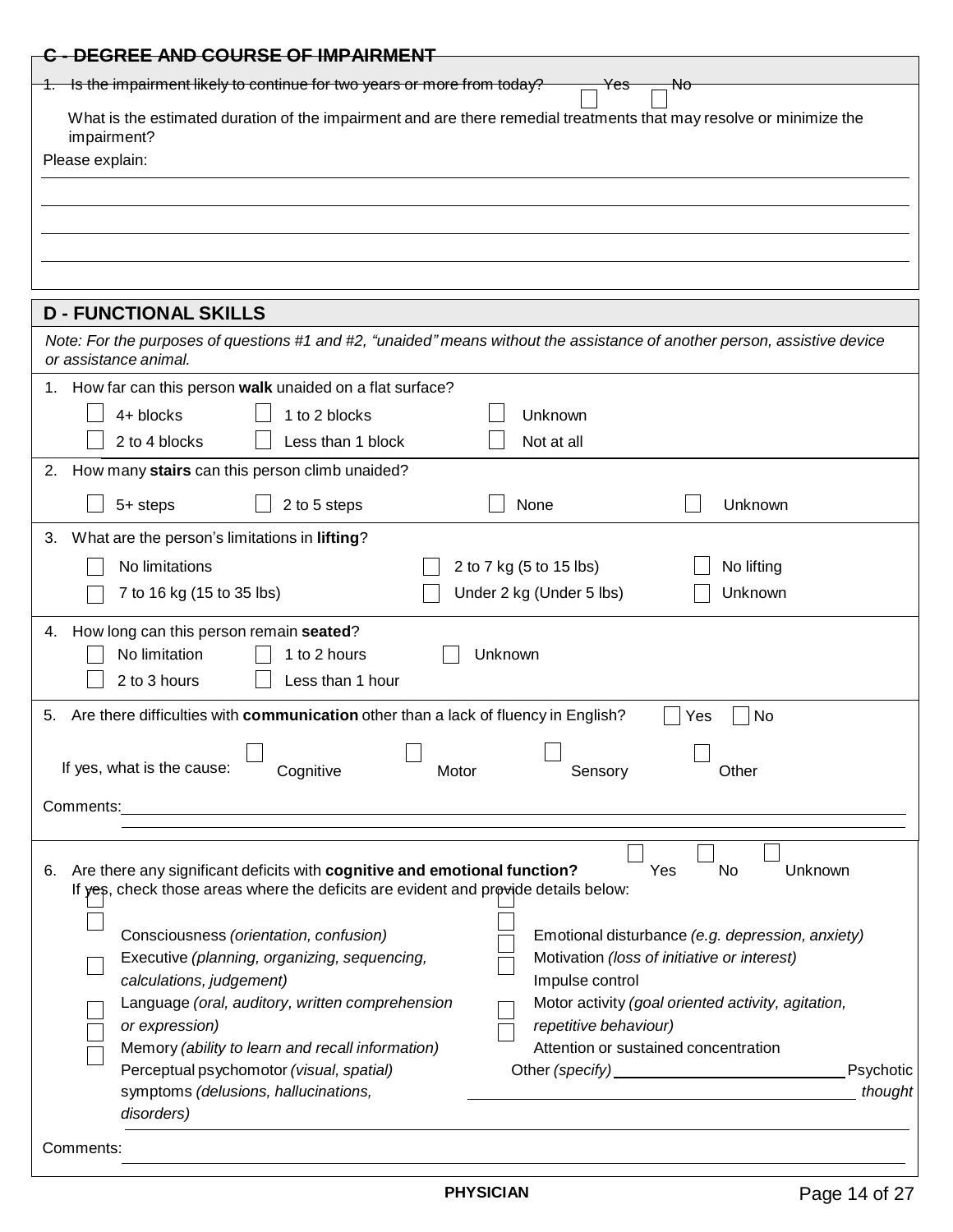### **E - DAILY LIVING ACTIVITIES**

| DAILI LIVING AGTIVITILO<br>Note: If you are completing the Assessor Report, Section 3, in addition to this Physician Report, do not complete this<br>page, (Part E)                                                                             |     |                                                                                                                |         |                                            |                        |  |  |  |  |
|-------------------------------------------------------------------------------------------------------------------------------------------------------------------------------------------------------------------------------------------------|-----|----------------------------------------------------------------------------------------------------------------|---------|--------------------------------------------|------------------------|--|--|--|--|
| Does the impairment directly restrict the person's ability to perform Daily Living Activities?                                                                                                                                                  |     |                                                                                                                |         |                                            |                        |  |  |  |  |
| Yes<br>$\vert$ No<br>Unknown                                                                                                                                                                                                                    |     |                                                                                                                |         |                                            |                        |  |  |  |  |
| If yes, please complete the following table:                                                                                                                                                                                                    |     |                                                                                                                |         |                                            |                        |  |  |  |  |
| <b>Daily Living Activities</b>                                                                                                                                                                                                                  |     | <b>Is Activity Restricted?</b><br>(check one)<br>If yes, describe extent of<br>restriction in "comments" below |         | If yes, the restriction is:<br>(check one) |                        |  |  |  |  |
|                                                                                                                                                                                                                                                 | Yes | No.                                                                                                            | Unknown | Continuous <sup>1</sup>                    | Periodic <sup>*2</sup> |  |  |  |  |
| Personal self care                                                                                                                                                                                                                              |     |                                                                                                                |         |                                            |                        |  |  |  |  |
| Meal preparation                                                                                                                                                                                                                                |     |                                                                                                                |         |                                            |                        |  |  |  |  |
| Management of medications                                                                                                                                                                                                                       |     |                                                                                                                |         |                                            |                        |  |  |  |  |
| <b>Basic housework</b>                                                                                                                                                                                                                          |     |                                                                                                                |         |                                            |                        |  |  |  |  |
| Daily shopping                                                                                                                                                                                                                                  |     |                                                                                                                |         |                                            |                        |  |  |  |  |
| Mobility inside the home                                                                                                                                                                                                                        |     |                                                                                                                |         |                                            |                        |  |  |  |  |
| Mobility outside the home                                                                                                                                                                                                                       |     |                                                                                                                |         |                                            |                        |  |  |  |  |
| Use of transportation                                                                                                                                                                                                                           |     |                                                                                                                |         |                                            |                        |  |  |  |  |
| Management of finances                                                                                                                                                                                                                          |     |                                                                                                                |         |                                            |                        |  |  |  |  |
| Social functioning** - daily decision<br>making; interacting, relating and<br>communicating with others (this<br>category only applies for persons with an<br>identified mental impairment or brain<br>injury). If yes, please provide details. |     |                                                                                                                |         |                                            |                        |  |  |  |  |
| * If "Periodic", please explain:                                                                                                                                                                                                                |     |                                                                                                                |         |                                            |                        |  |  |  |  |
| ** If Social Functioning is impacted, please explain:                                                                                                                                                                                           |     |                                                                                                                |         |                                            |                        |  |  |  |  |
| Please provide additional comments regarding the degree of restriction:                                                                                                                                                                         |     |                                                                                                                |         |                                            |                        |  |  |  |  |
| What assistance does your patient need with Daily Living Activities? ("Assistance" includes help from another person,<br>equipment and assistance animals.) Please be specific regarding the nature and extent of assistance required.          |     |                                                                                                                |         |                                            |                        |  |  |  |  |

1 **Continuous assistance** - refers to needing significant help most or all of the time for an activity.

<sup>2</sup> Periodic assistance - refers to the need for significant help for an activity some of the time as would be the case where a person required help due to the episodic nature of the impairment.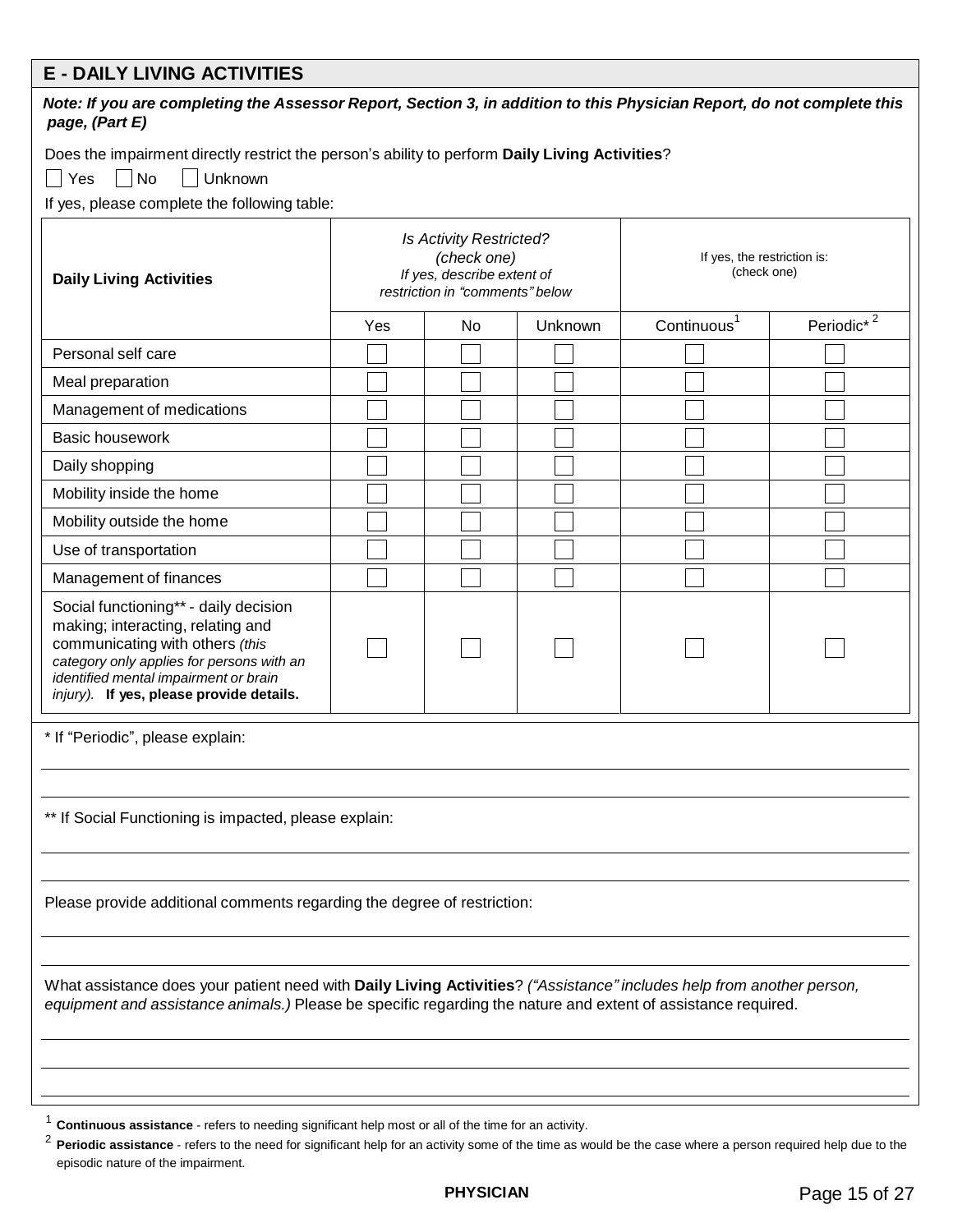# **F - ADDITIONAL COMMENTS**

| Please provide any additional information that you consider relevant to an understanding of the significance of the person's<br>medical condition, the nature and extent of this person's impairment and the impact these have on his/her daily functioning<br>(e.g., hospitalization related to the impairment). Please note if you are attaching additional medical reports. |                           |                       |                       |
|--------------------------------------------------------------------------------------------------------------------------------------------------------------------------------------------------------------------------------------------------------------------------------------------------------------------------------------------------------------------------------|---------------------------|-----------------------|-----------------------|
| <b>G - FREQUENCY OF CONTACT</b>                                                                                                                                                                                                                                                                                                                                                |                           |                       |                       |
| How long has the Applicant been your patient? __________________________________<br>Prior to today, how often have you seen the Applicant in the past 12 months?<br>$\Box$ 2 - 10<br>Once<br>$\mathbf 0$<br>$\mathcal{L}$<br>Comments:                                                                                                                                         | $\vert \ \vert$           | 11 or more            |                       |
| <b>H - CERTIFICATION</b>                                                                                                                                                                                                                                                                                                                                                       |                           |                       |                       |
| Surgeons of British Columbia and licensed to practice clinical medicine in BC.<br>I am a General Practitioner<br>Medical Practitioner Number:<br>Medical Practitioner Number:<br>2008<br>This report and attached documents, if any, contain my findings and considered opinion at this time.                                                                                  |                           |                       |                       |
| Signature                                                                                                                                                                                                                                                                                                                                                                      |                           | Date (Year Month Day) | Telephone             |
| Fax                                                                                                                                                                                                                                                                                                                                                                            | E-mail Address (optional) |                       |                       |
|                                                                                                                                                                                                                                                                                                                                                                                |                           |                       | Print / Stamp Address |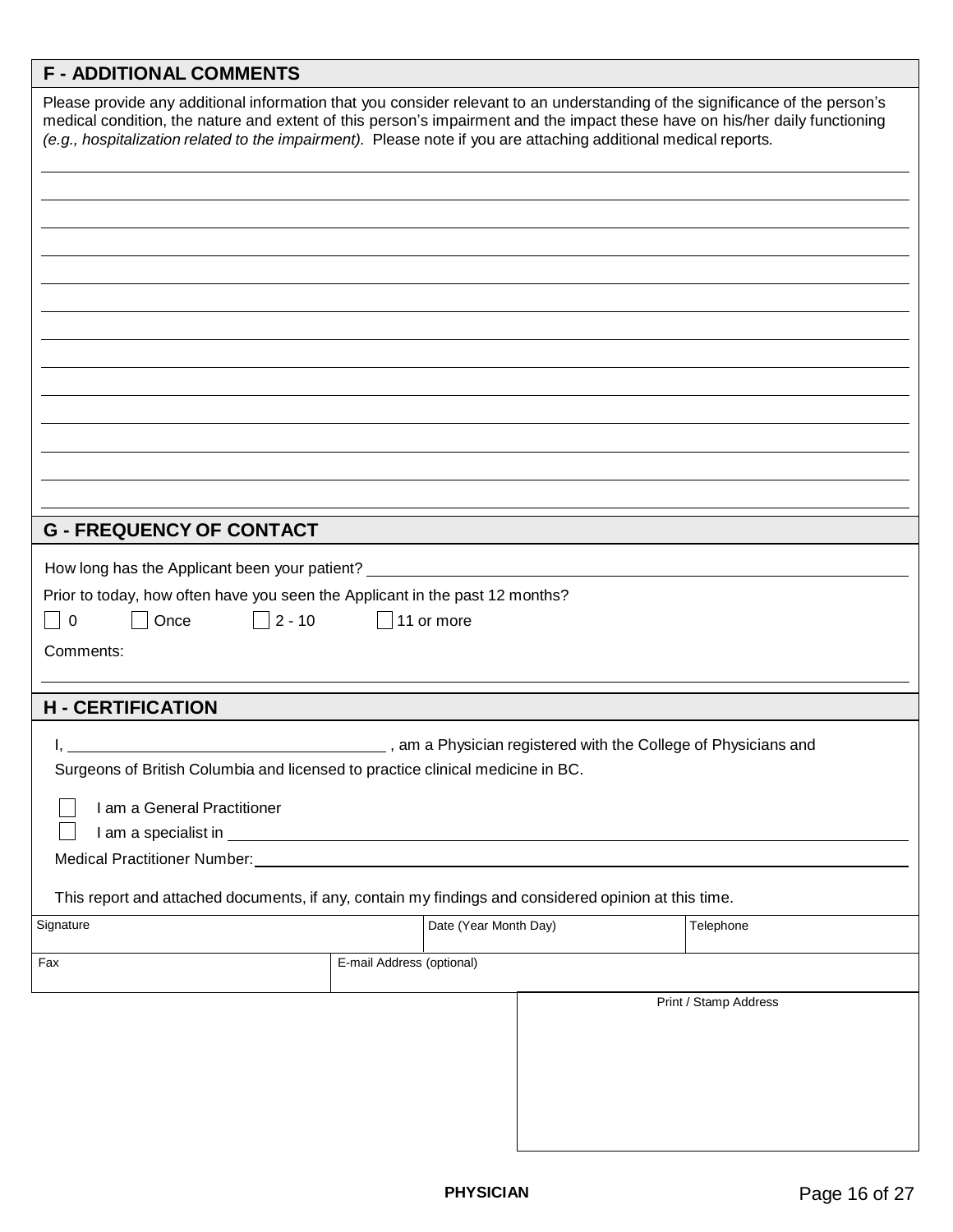*NISGA'A LISIMS GOVERNMENT* 



### *Programs & Services*

### **PERSONS WITH DISABILITIES DESIGNATION APPLICATION SECTION 3 ASSESSOR REPORT**

The personal information requested on this form is collected and will be used for the purpose of determining the Applicant's eligibility for Social Assistance for Persons with Disabilities in accordance with the *NLG Social Development Program Policy and Procedures Manual*. The collection, use and disclosure of personal information is subject to the provisions of the *Nisga'a Privacy Act and the Personal Information Protection and Electronic Documents Act.* If you have any questions about the collection, use or disclosure of this information, please contact your local Administering Authority office.

**This Assessor Report is to be completed by a Health Professional** (Medical Practitioner, Registered Psychologist, Registered Nurse or Registered Psychiatric Nurse, Occupational Therapist, Physical Therapist or Social Worker who is **not** employed by an Administering Authority to administer Nisga'a Social Development Program).

The purpose of the Assessor Report is to document the Applicant's impairments and their impact on performance of Daily Living Activities. The Application is **not** intended to assess employability or vocational abilities.

This section should be completed by a Health Professional having a history of contact and recent experience with the Applicant. **Please complete this section based on your knowledge of the Applicant, observations, clinical data and experience.**

Please answer all questions completely as this will assist NLG in determining whether the Applicant meets the criteria for Social Assistance Disability Level II (DBLII).

The contents of this report are confidential, and are subject to the following understandings:

- the report will be shared with the Applicant;
- the report will be shared with the Physician completing Section 2 of this Application;
- the report may be shared with and reviewed by an individual or an employee of an agency contracted by NLG to adjudicate this Application;
- the report may be reviewed by a Health Professional consulting with NLG;
- the report will be shared with an appeal committee if an appeal is initiated regarding eligibility for Disability Level II (DBLII) designation.

### **Fee** :

Payment will be made by the Administering Authority and in accordance with the established rate provided that:

- 1. The Application process has been initiated by the Nisga'a social development worker for the Administering Authority office as indicated by the address and signature on page 1 of this Application; and
- 2. The Physician or Health Professional has fully completed Section 3 of the Application.

**Fees for Physicians and other Health Professionals completing this section are paid by the Administering Authority. Please fill out the invoice on page 27. Do not bill the provincial Medical Services Plan (MSP).**

**Please keep a copy of Page 1, the completed Section 3 of the Application and your invoice until such time as you receive payment for your fee.**

> *Assessors having questions regarding this Section may contact NLG at 250-633-3078 or 1-866-633-3018.*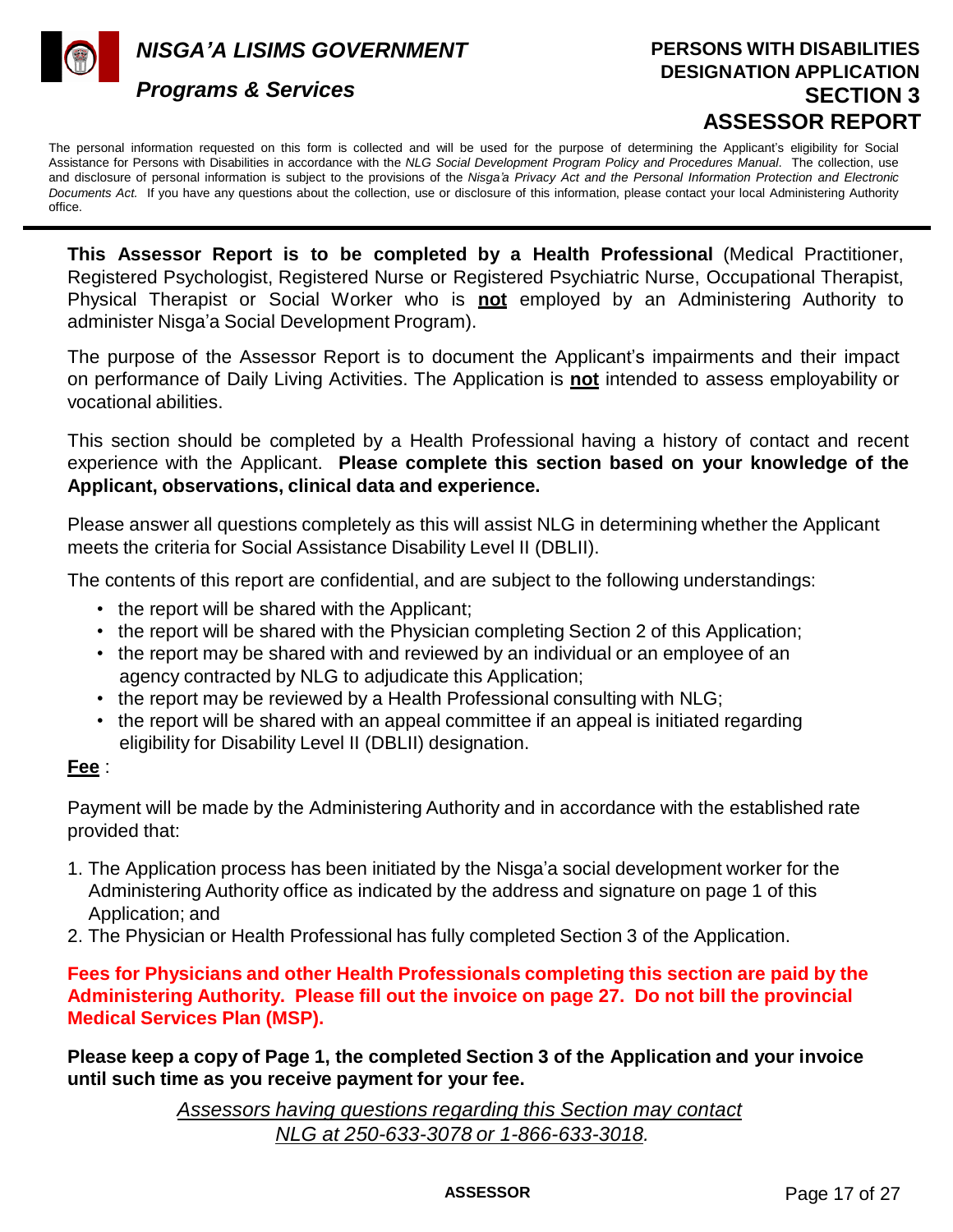| <b>A - LIVING ENVIRONMENT</b>                                                                                                                                                                                                                                                                                                                   |                                          |                                               |                                                  |                                    |                                                                  |                                                     |  |  |  |  |
|-------------------------------------------------------------------------------------------------------------------------------------------------------------------------------------------------------------------------------------------------------------------------------------------------------------------------------------------------|------------------------------------------|-----------------------------------------------|--------------------------------------------------|------------------------------------|------------------------------------------------------------------|-----------------------------------------------------|--|--|--|--|
| Alone?<br>With Family, Friends, or Caregiver?<br>In a Care Facility?<br>1. Does the Applicant live                                                                                                                                                                                                                                              |                                          |                                               |                                                  |                                    |                                                                  |                                                     |  |  |  |  |
| Comment:                                                                                                                                                                                                                                                                                                                                        |                                          |                                               |                                                  |                                    |                                                                  |                                                     |  |  |  |  |
| <b>B - MENTAL OR PHYSICAL IMPAIRMENT</b>                                                                                                                                                                                                                                                                                                        |                                          |                                               |                                                  |                                    |                                                                  |                                                     |  |  |  |  |
| "Impairment" is a loss or abnormality of psychological, anatomical or physiological structure or functioning causing a<br>restriction in the ability to function Independently, effectively, appropriately or for a reasonable duration.<br>What are the Applicant's mental or physical impairments that impact his/her ability to manage<br>1. |                                          |                                               |                                                  |                                    |                                                                  |                                                     |  |  |  |  |
|                                                                                                                                                                                                                                                                                                                                                 | Daily Living Activities? (brief summary) |                                               |                                                  |                                    |                                                                  |                                                     |  |  |  |  |
|                                                                                                                                                                                                                                                                                                                                                 |                                          |                                               |                                                  |                                    |                                                                  |                                                     |  |  |  |  |
|                                                                                                                                                                                                                                                                                                                                                 |                                          |                                               |                                                  |                                    |                                                                  |                                                     |  |  |  |  |
| 2. Ability to Communicate                                                                                                                                                                                                                                                                                                                       |                                          |                                               |                                                  |                                    |                                                                  |                                                     |  |  |  |  |
| Please indicate the level<br>of ability in the following<br>areas:                                                                                                                                                                                                                                                                              | Good                                     | Satisfactory                                  | Poor                                             | Unable                             |                                                                  | Explain / Describe                                  |  |  |  |  |
| Speaking                                                                                                                                                                                                                                                                                                                                        |                                          |                                               |                                                  |                                    |                                                                  |                                                     |  |  |  |  |
| Reading                                                                                                                                                                                                                                                                                                                                         |                                          |                                               |                                                  |                                    |                                                                  |                                                     |  |  |  |  |
| Writing                                                                                                                                                                                                                                                                                                                                         |                                          |                                               |                                                  |                                    |                                                                  |                                                     |  |  |  |  |
| Hearing                                                                                                                                                                                                                                                                                                                                         |                                          |                                               |                                                  |                                    |                                                                  |                                                     |  |  |  |  |
| Comments:                                                                                                                                                                                                                                                                                                                                       |                                          |                                               |                                                  |                                    |                                                                  |                                                     |  |  |  |  |
| 3. Mobility and Physical<br><b>Ability</b>                                                                                                                                                                                                                                                                                                      |                                          |                                               | Ν<br>tance<br>on or                              |                                    | y longer                                                         |                                                     |  |  |  |  |
| Indicate the assistance<br>required related to<br>impairment(s) that directly<br>restrict the Applicant's ability<br>to manage in the following<br>areas. Check all that apply.                                                                                                                                                                 | Independent                              | ö<br>Periodic assistance<br>from another pers | Continuous assist<br>from another pers<br>unable | Uses Assistive Device <sup>3</sup> | than typical (describe how<br>mµch longer)<br>Takes significantl | Explain and specify assistive device/s <sup>3</sup> |  |  |  |  |
| Walking indoors                                                                                                                                                                                                                                                                                                                                 |                                          |                                               |                                                  |                                    |                                                                  |                                                     |  |  |  |  |
| Walking outdoors                                                                                                                                                                                                                                                                                                                                |                                          |                                               |                                                  |                                    |                                                                  |                                                     |  |  |  |  |
| Climbing stairs                                                                                                                                                                                                                                                                                                                                 |                                          |                                               |                                                  |                                    |                                                                  |                                                     |  |  |  |  |
| Standing                                                                                                                                                                                                                                                                                                                                        |                                          |                                               |                                                  |                                    |                                                                  |                                                     |  |  |  |  |
| <b>Lifting</b>                                                                                                                                                                                                                                                                                                                                  |                                          |                                               |                                                  |                                    |                                                                  |                                                     |  |  |  |  |
| Carrying and holding                                                                                                                                                                                                                                                                                                                            |                                          |                                               |                                                  |                                    |                                                                  |                                                     |  |  |  |  |
| Comments:                                                                                                                                                                                                                                                                                                                                       |                                          |                                               |                                                  |                                    |                                                                  |                                                     |  |  |  |  |
|                                                                                                                                                                                                                                                                                                                                                 |                                          |                                               |                                                  |                                    |                                                                  |                                                     |  |  |  |  |

**<sup>1</sup>Periodic assistance** - refers to the need for significant help for an activity some of the time as would be the case where a person required help due to the episodic nature of the impairment.

**<sup>2</sup>Continuous assistance** - refers to needing significant help most or all of the time for an activity.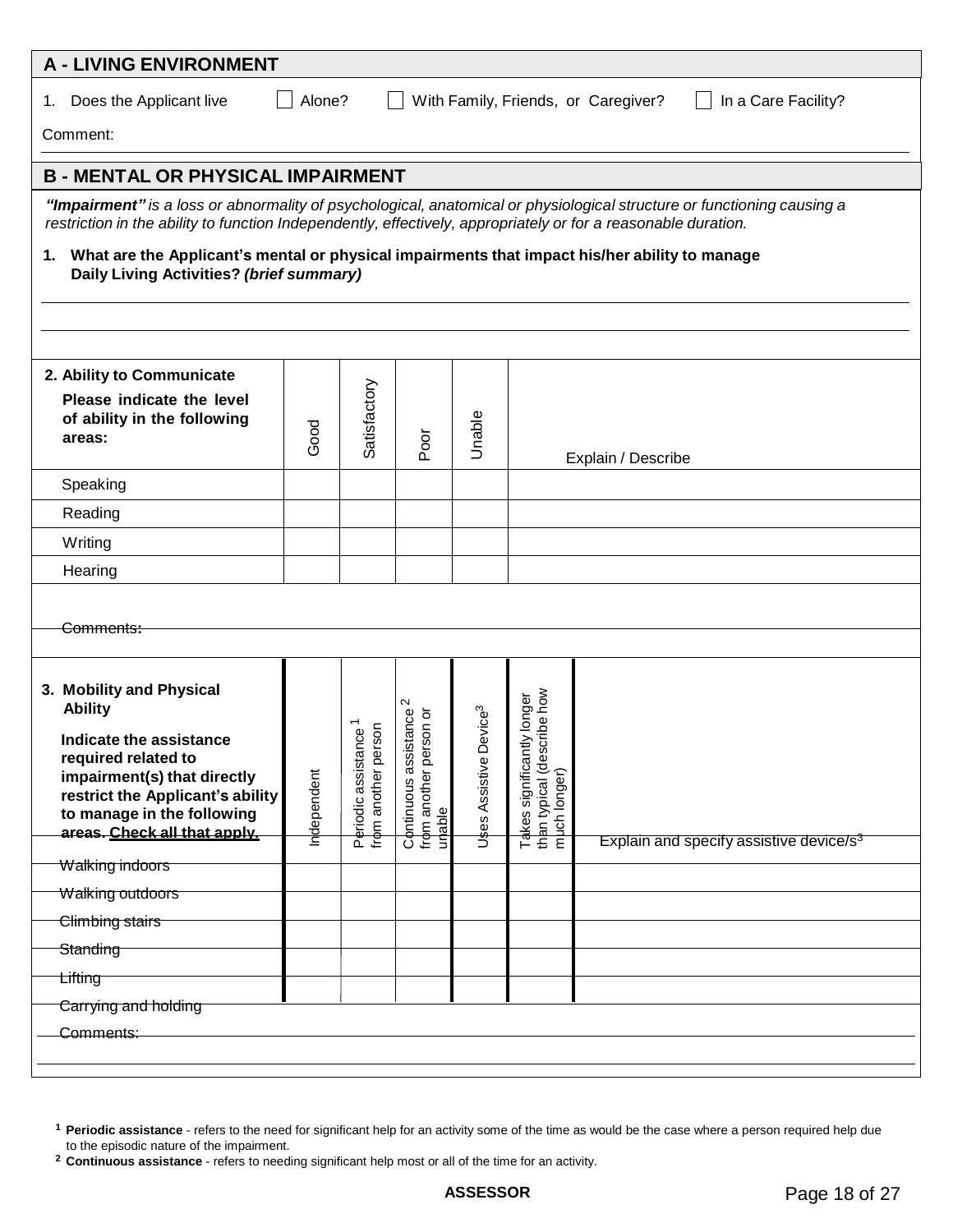**<sup>3</sup> Assistive Device** – see page 21 for examples.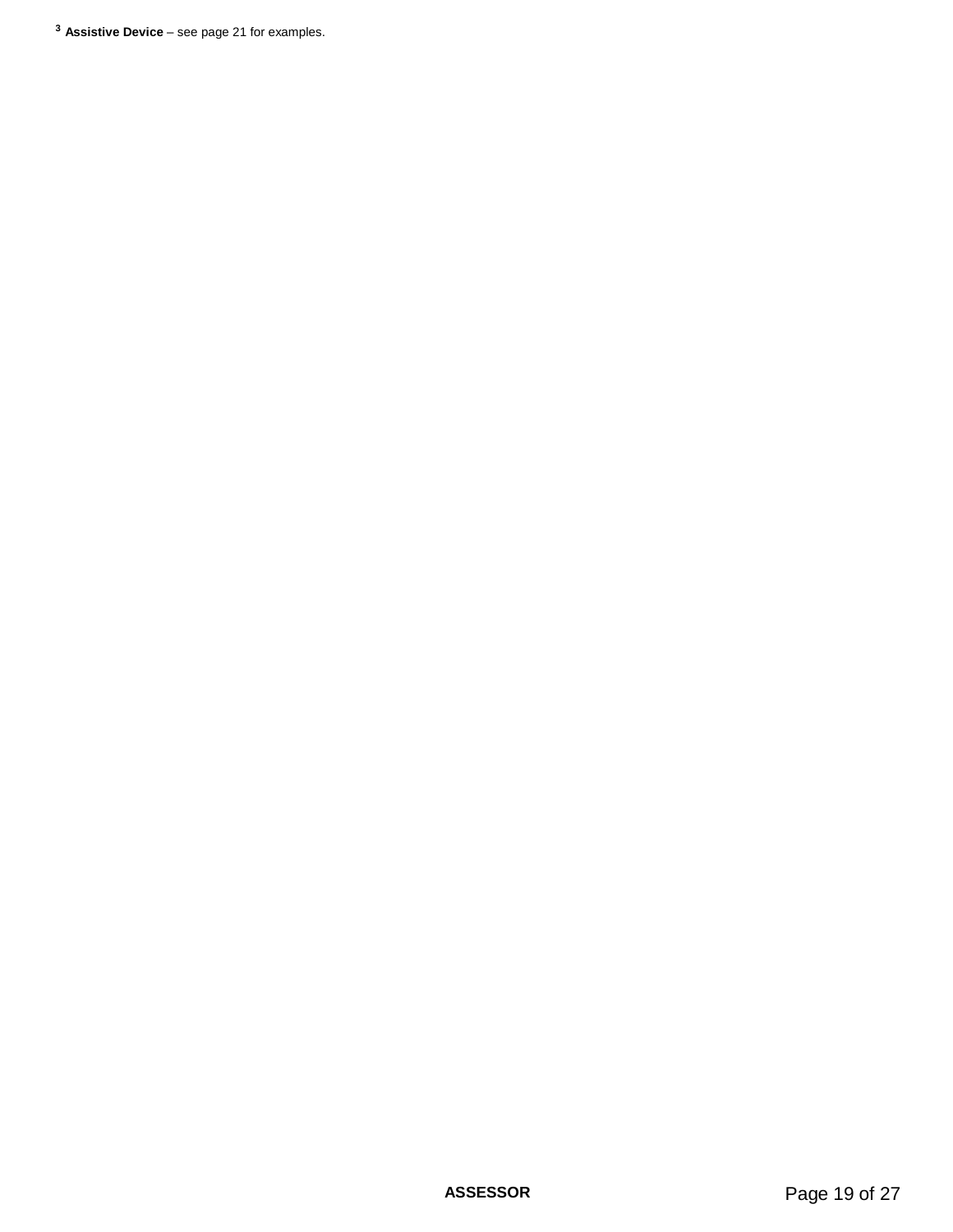### **B - MENTAL OR PHYSICAL IMPAIRMENT (cont'd)**

**Complete #4 for an Applicant with an identified mental impairment or brain injury.**

### **4. Cognitive and Emotional Functioning**

For each item indicate to what degree the Applicant's mental impairment or brain injury restricts or impacts *his/her functioning.*

|                                                                                                                                                                                                | <b>Impact on Daily Functioning</b> |                          |                           |                 |  |  |
|------------------------------------------------------------------------------------------------------------------------------------------------------------------------------------------------|------------------------------------|--------------------------|---------------------------|-----------------|--|--|
| If impact is episodic or impact varies over time,<br>please explain in the comment section below.                                                                                              | No impact                          | <b>Minimal</b><br>impact | <b>Moderate</b><br>impact | Major<br>impact |  |  |
| Bodily functions (e.g., eating problems, toileting problems,<br>poor hygiene, sleep disturbance)                                                                                               |                                    |                          |                           |                 |  |  |
| Consciousness (e.g., orientation, alert/drowsy, confusion)                                                                                                                                     |                                    |                          |                           |                 |  |  |
| Emotion (e.g., excessive or inappropriate anxiety, depression, etc.)                                                                                                                           |                                    |                          |                           |                 |  |  |
| Impulse control (e.g., inability to stop doing something or failing to<br>resist doing something)                                                                                              |                                    |                          |                           |                 |  |  |
| Insight and judgement (e.g., poor awareness of self and health<br>condition(s), grandiosity, unsafe behaviour)                                                                                 |                                    |                          |                           |                 |  |  |
| Attention/concentration (e.g., distractible, unable to maintain<br>concentration, poor short term memory)                                                                                      |                                    |                          |                           |                 |  |  |
| Executive (e.g., planning, organizing, sequencing, abstract<br>thinking, problem-solving, calculations)                                                                                        |                                    |                          |                           |                 |  |  |
| Memory (e.g., can learn new information, names etc. and then<br>recall that information; forgets over-learned facts)                                                                           |                                    |                          |                           |                 |  |  |
| Motivation (e.g., lack of initiative; loss of interest)                                                                                                                                        |                                    |                          |                           |                 |  |  |
| Motor activity (e.g., increased or decreased goal-oriented activity;<br>co-ordination, lack of movement, agitation, ritualistic or repetitive<br>actions; bizarre behaviours, extreme tension) |                                    |                          |                           |                 |  |  |
| Language (e.g., expression or comprehension problems - e.g.<br>inability to understand, extreme stuttering, mute, racing speech,<br>disorganization of speech)                                 |                                    |                          |                           |                 |  |  |
| Psychotic symptoms (e.g., delusions, hallucinations,<br>disorganized thinking, etc.)                                                                                                           |                                    |                          |                           |                 |  |  |
| Other neuropsychological problems (e.g., visual/spatial problems;<br>psychomotor problems, learning disabilities, etc.)                                                                        |                                    |                          |                           |                 |  |  |
| Other emotional or mental problems (e.g., hostility, explain below)                                                                                                                            |                                    |                          |                           |                 |  |  |
| Comments:                                                                                                                                                                                      |                                    |                          |                           |                 |  |  |
|                                                                                                                                                                                                |                                    |                          |                           |                 |  |  |
|                                                                                                                                                                                                |                                    |                          |                           |                 |  |  |
|                                                                                                                                                                                                |                                    |                          |                           |                 |  |  |
|                                                                                                                                                                                                |                                    |                          |                           |                 |  |  |
|                                                                                                                                                                                                |                                    |                          |                           |                 |  |  |
|                                                                                                                                                                                                |                                    |                          |                           |                 |  |  |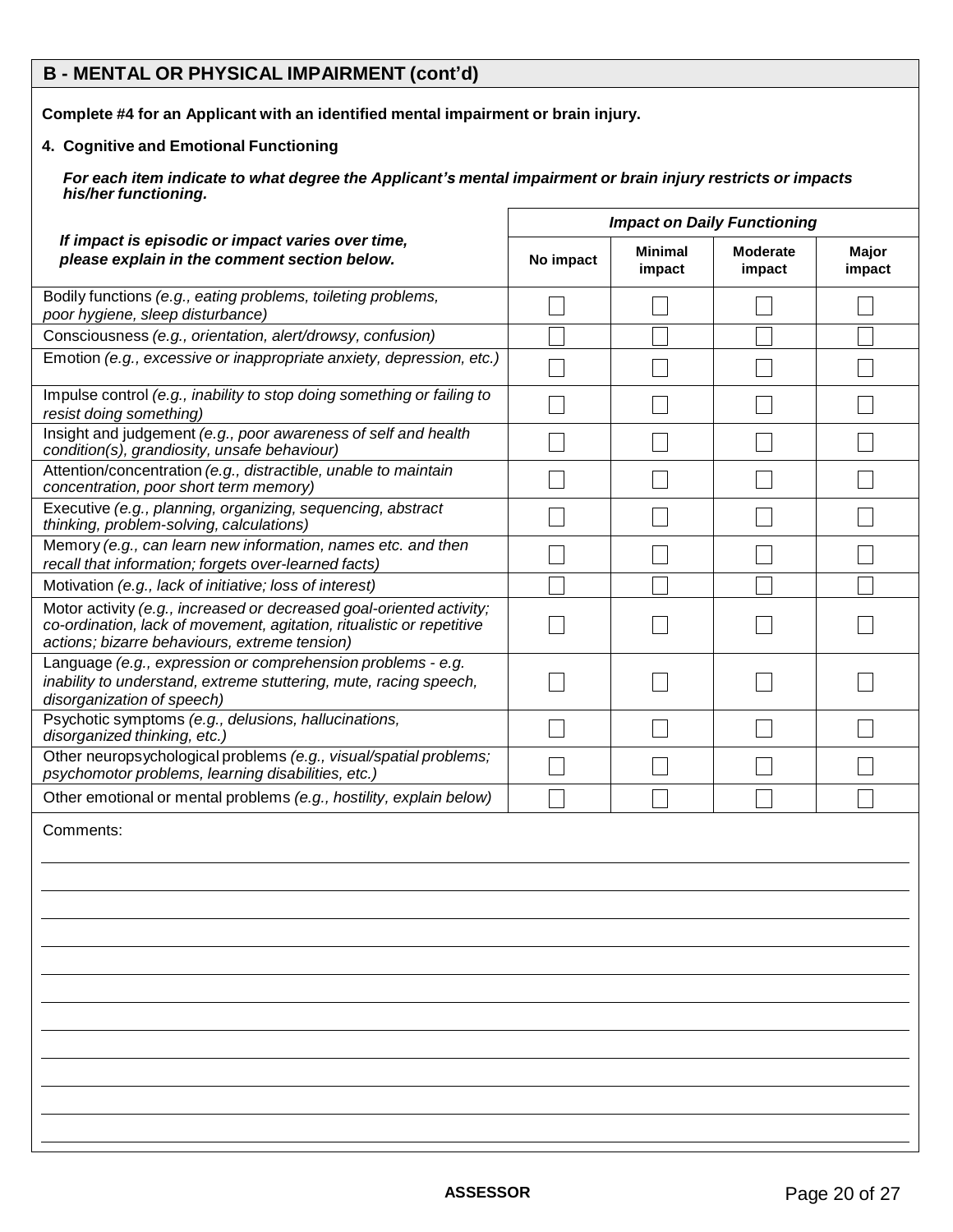| <b>C - DAILY LIVING ACTIVITIES</b>                                                                                                                                                 |             |                                            |                                                           |                                    |                                                                          |                                                                                                                             |  |
|------------------------------------------------------------------------------------------------------------------------------------------------------------------------------------|-------------|--------------------------------------------|-----------------------------------------------------------|------------------------------------|--------------------------------------------------------------------------|-----------------------------------------------------------------------------------------------------------------------------|--|
| Indicate the assistance<br>required related to<br>impairment(s) that<br>directly restrict the<br>Applicant's ability to<br>manage in the following<br>areas. Check all that apply. | Independent | Periodic assistance<br>from another person | Continuous assistance<br>from another person or<br>unable | Uses Assistive Device<br>(Explain) | than typical (describe how<br>much longer)<br>Takes significantly longer | Explain / Describe                                                                                                          |  |
| <b>Personal Care</b>                                                                                                                                                               |             |                                            |                                                           |                                    |                                                                          |                                                                                                                             |  |
| 1. Dressing                                                                                                                                                                        |             |                                            |                                                           |                                    |                                                                          |                                                                                                                             |  |
| 2. Grooming                                                                                                                                                                        |             |                                            |                                                           |                                    |                                                                          |                                                                                                                             |  |
| 3. Bathing                                                                                                                                                                         |             |                                            |                                                           |                                    |                                                                          |                                                                                                                             |  |
| 4. Toileting                                                                                                                                                                       |             |                                            |                                                           |                                    |                                                                          |                                                                                                                             |  |
| 5. Feeding self                                                                                                                                                                    |             |                                            |                                                           |                                    |                                                                          |                                                                                                                             |  |
| 6. Regulate diet <sup>4</sup>                                                                                                                                                      |             |                                            |                                                           |                                    |                                                                          |                                                                                                                             |  |
| 7. Transfers (in/out of bed)                                                                                                                                                       |             |                                            |                                                           |                                    |                                                                          |                                                                                                                             |  |
| 8. Transfers (on/off of chair)                                                                                                                                                     |             |                                            |                                                           |                                    |                                                                          |                                                                                                                             |  |
| <b>Basic Housekeeping</b>                                                                                                                                                          |             |                                            |                                                           |                                    |                                                                          |                                                                                                                             |  |
| 1. Laundry                                                                                                                                                                         |             |                                            |                                                           |                                    |                                                                          |                                                                                                                             |  |
| 2. Basic Housekeeping                                                                                                                                                              |             |                                            |                                                           |                                    |                                                                          |                                                                                                                             |  |
| <b>Shopping</b>                                                                                                                                                                    |             |                                            |                                                           |                                    |                                                                          |                                                                                                                             |  |
| 1. Going to and from stores                                                                                                                                                        |             |                                            |                                                           |                                    |                                                                          |                                                                                                                             |  |
| 2. Reading prices and labels                                                                                                                                                       |             |                                            |                                                           |                                    |                                                                          |                                                                                                                             |  |
| 3. Making appropriate choices                                                                                                                                                      |             |                                            |                                                           |                                    |                                                                          |                                                                                                                             |  |
| 4. Paying for purchases                                                                                                                                                            |             |                                            |                                                           |                                    |                                                                          |                                                                                                                             |  |
| 5. Carrying purchases home                                                                                                                                                         |             |                                            |                                                           |                                    |                                                                          |                                                                                                                             |  |
| issues):                                                                                                                                                                           |             |                                            |                                                           |                                    |                                                                          | Additional comments (including a description of the type and amount of assistance required and identification of any safety |  |
|                                                                                                                                                                                    |             |                                            |                                                           |                                    |                                                                          |                                                                                                                             |  |
|                                                                                                                                                                                    |             |                                            |                                                           |                                    |                                                                          |                                                                                                                             |  |
|                                                                                                                                                                                    |             |                                            |                                                           |                                    |                                                                          |                                                                                                                             |  |
|                                                                                                                                                                                    |             |                                            |                                                           |                                    |                                                                          |                                                                                                                             |  |

4<br>For example, issues related to eating disorders characterized by major disturbances in eating behaviour.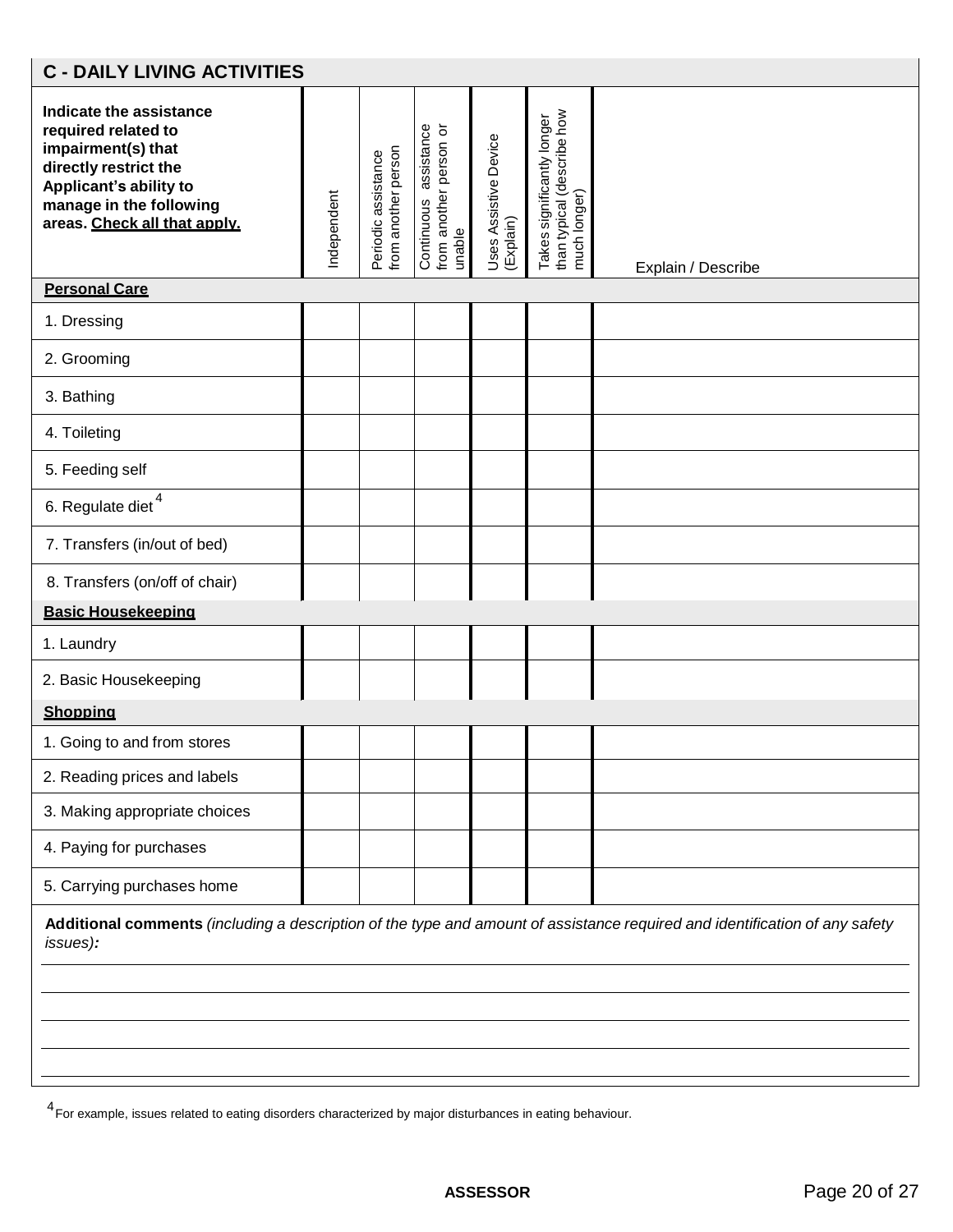| C - DAILY LIVING ACTIVITIES (cont'd)                                                                                                                                               |             |                                            |                                                           |                                    |                                                                          |                                                                                                                             |
|------------------------------------------------------------------------------------------------------------------------------------------------------------------------------------|-------------|--------------------------------------------|-----------------------------------------------------------|------------------------------------|--------------------------------------------------------------------------|-----------------------------------------------------------------------------------------------------------------------------|
| Indicate the assistance<br>required related to<br>impairment(s) that<br>directly restrict the<br>Applicant's ability to<br>manage in the following<br>areas. Check all that apply. | Independent | Periodic assistance<br>from another person | from another person or<br>unable<br>Continuous assistance | Uses Assistive Device<br>(Explain) | than typical (describe how<br>much longer)<br>Takes significantly longer | Explain / Describe                                                                                                          |
| <b>Meals</b>                                                                                                                                                                       |             |                                            |                                                           |                                    |                                                                          |                                                                                                                             |
| 1. Meal planning                                                                                                                                                                   |             |                                            |                                                           |                                    |                                                                          |                                                                                                                             |
| 2. Food preparation                                                                                                                                                                |             |                                            |                                                           |                                    |                                                                          |                                                                                                                             |
| 3. Cooking<br>4. Safe storage of food (ability,<br>not environmental circumstances)                                                                                                |             |                                            |                                                           |                                    |                                                                          |                                                                                                                             |
| <b>Pav Rent and Bills</b>                                                                                                                                                          |             |                                            |                                                           |                                    |                                                                          |                                                                                                                             |
| 1. Banking                                                                                                                                                                         |             |                                            |                                                           |                                    |                                                                          |                                                                                                                             |
| 2. Budgeting                                                                                                                                                                       |             |                                            |                                                           |                                    |                                                                          |                                                                                                                             |
| 3. Paying rent and bills                                                                                                                                                           |             |                                            |                                                           |                                    |                                                                          |                                                                                                                             |
| <b>Medications</b>                                                                                                                                                                 |             |                                            |                                                           |                                    |                                                                          |                                                                                                                             |
| 1. Filling/refilling prescriptions                                                                                                                                                 |             |                                            |                                                           |                                    |                                                                          |                                                                                                                             |
| 2. Taking as directed                                                                                                                                                              |             |                                            |                                                           |                                    |                                                                          |                                                                                                                             |
| 3. Safe handling and storage                                                                                                                                                       |             |                                            |                                                           |                                    |                                                                          |                                                                                                                             |
| Transportation<br>1. Getting in and out of a                                                                                                                                       |             |                                            |                                                           |                                    |                                                                          |                                                                                                                             |
| vehicle<br>2. Using public transit                                                                                                                                                 |             |                                            |                                                           |                                    |                                                                          |                                                                                                                             |
| (where available)<br>3. Using transit schedules and<br>arranging transportation                                                                                                    |             |                                            |                                                           |                                    |                                                                          |                                                                                                                             |
| issues):                                                                                                                                                                           |             |                                            |                                                           |                                    |                                                                          | Additional comments (including a description of the type and amount of assistance required and identification of any safety |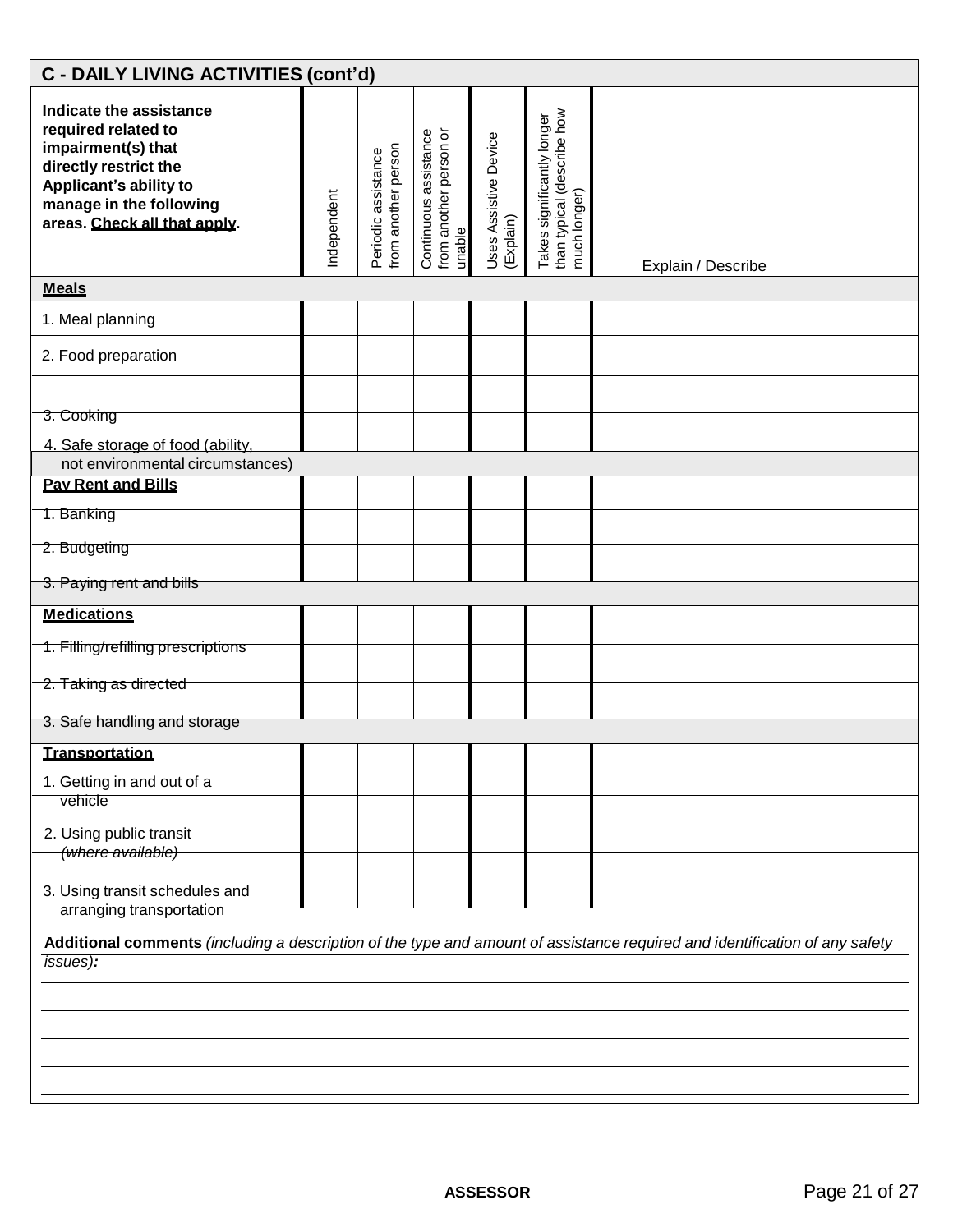# **C - DAILY LIVING ACTIVITIES (cont'd)**

**Social Functioning** Only complete this if the Applicant has an identified mental impairment, including brain injury.

|                                                                                                                                                                                                                                                                                                                                                                                                                                                                                      |             |                                 |                                   | <b>Social Functioning</b> Only complete this if the Applicant has an identified mental impairment, including brain injury. |  |
|--------------------------------------------------------------------------------------------------------------------------------------------------------------------------------------------------------------------------------------------------------------------------------------------------------------------------------------------------------------------------------------------------------------------------------------------------------------------------------------|-------------|---------------------------------|-----------------------------------|----------------------------------------------------------------------------------------------------------------------------|--|
| Indicate the support/supervision<br>required, as related to restrictions<br>in the following areas:                                                                                                                                                                                                                                                                                                                                                                                  | Independent | Periodic<br>Support/Supervision | Continuous<br>Support/Supervision | Explain / Describe<br>(include a description of the degree and duration of<br>support/supervision required)                |  |
| Daily decision making interacting<br>relating & communicating with others                                                                                                                                                                                                                                                                                                                                                                                                            |             |                                 |                                   |                                                                                                                            |  |
| Appropriate social decisions (incl.<br>avoiding situations dangerous to self<br>or others, good social judgement)                                                                                                                                                                                                                                                                                                                                                                    |             |                                 |                                   |                                                                                                                            |  |
| Able to develop and maintain<br>relationships                                                                                                                                                                                                                                                                                                                                                                                                                                        |             |                                 |                                   |                                                                                                                            |  |
| Interacts appropriately with others<br>(e.g., understands and responds to<br>social cues; problem solves in social<br>context)                                                                                                                                                                                                                                                                                                                                                       |             |                                 |                                   |                                                                                                                            |  |
| Able to deal appropriately with<br>unexpected demands                                                                                                                                                                                                                                                                                                                                                                                                                                |             |                                 |                                   |                                                                                                                            |  |
| Able to secure assistance from others                                                                                                                                                                                                                                                                                                                                                                                                                                                |             |                                 |                                   |                                                                                                                            |  |
| Other (specify) _                                                                                                                                                                                                                                                                                                                                                                                                                                                                    |             |                                 |                                   |                                                                                                                            |  |
| Describe how the mental impairment impacts the Applicant's relationship with his/her:<br>immediate social network (partner, family, friends)<br>good functioning - positive relationships: assertively contributes to these relationships<br>marginal functioning - little significant participation/communication: relationships often minimal and fluctuate in quality<br>very disrupted functioning - aggression or abuse: major withdrawn: often rejected by others<br>Comments: |             |                                 |                                   |                                                                                                                            |  |
| extended social networks (neighbourhood contacts, acquaintances, storekeepers, public<br>officials, etc.)<br>good functioning - positive interactions in community: often participates in activities with others<br>marginal functioning - little more than minimal acts to fulfill basic needs<br>very disrupted functioning - overly disruptive behaviour: major social isolation<br>Comments:                                                                                     |             |                                 |                                   |                                                                                                                            |  |
| If the Applicant requires help, as indicated above, please describe the support/supervision<br>required which would help to maintain him/her in the community.                                                                                                                                                                                                                                                                                                                       |             |                                 |                                   |                                                                                                                            |  |
| Additional Comments (including identification of any safety issues):                                                                                                                                                                                                                                                                                                                                                                                                                 |             |                                 |                                   |                                                                                                                            |  |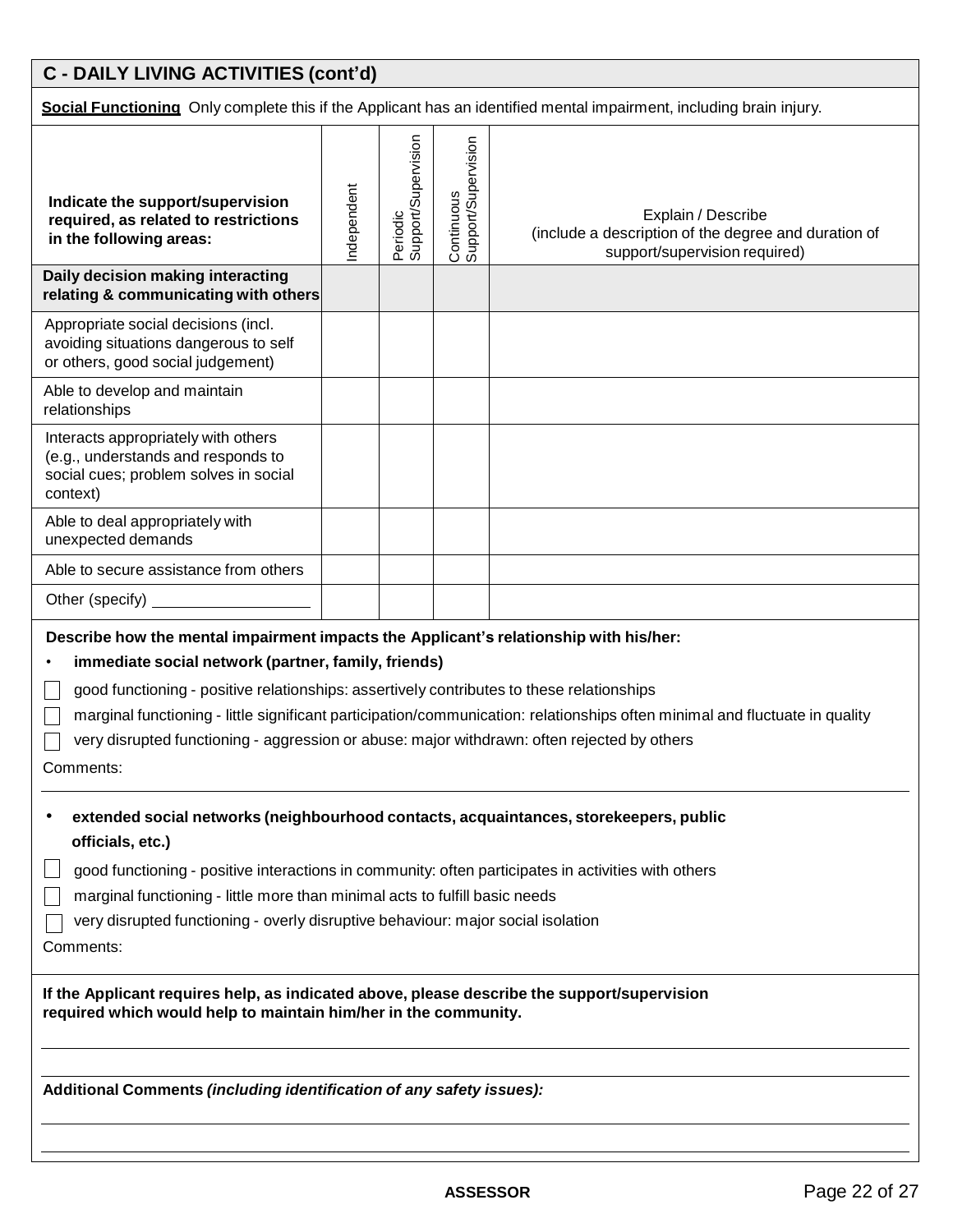| <b>D - ASSISTANCE PROVIDED FOR APPLICANT</b>                                                                                                                                                                                                                                     |                                                                                                                                                                                                                                                                              |
|----------------------------------------------------------------------------------------------------------------------------------------------------------------------------------------------------------------------------------------------------------------------------------|------------------------------------------------------------------------------------------------------------------------------------------------------------------------------------------------------------------------------------------------------------------------------|
| Assistance provided by other people<br>The help required for daily living activities is provided by:<br>Family<br>Health Authority Professionals (e.g., Nurse)<br>Volunteers<br>Friends<br>Comments:                                                                             | <b>Community Service Agencies</b><br>Other                                                                                                                                                                                                                                   |
| If help is required but there is none available, please describe what assistance would be necessary:                                                                                                                                                                             |                                                                                                                                                                                                                                                                              |
| <b>Assistance provided through the use of Assistive Devices</b><br>What equipment or devices does the Applicant routinely use to help compensate for his/her impairment?<br>Check $(y)$ appropriate item(s):<br>Cane<br><b>Lifting device</b><br><b>Feeding device</b>           | Communication devices ______________                                                                                                                                                                                                                                         |
| <b>Crutches</b><br><b>Hospital bed</b><br><b>Breathing device</b><br><b>Prosthesis</b><br>Walker<br>Commode<br><b>Splints</b><br><b>Urological appliance</b><br>Manual<br>Wheelchair<br><b>Ostomy appliance</b><br><b>Braces</b><br><b>Power</b><br>Wheelchair<br><b>Scooter</b> | Other the contract of the contract of the contract of the contract of the contract of the contract of the contract of the contract of the contract of the contract of the contract of the contract of the contract of the cont<br><b>Specially designed adaptive housing</b> |
| Please provide details on any equipment or devices used by the Applicant:<br>If equipment is required but is not currently being used, please describe the equipment or device that is needed:                                                                                   |                                                                                                                                                                                                                                                                              |
| <b>Assistance provided by Assistance Animals</b><br>Does the Applicant have an Assistance Animal?<br>Yes<br>No<br>If yes, please specify either the nature of the assistance provided by the animal or the need:                                                                 |                                                                                                                                                                                                                                                                              |
|                                                                                                                                                                                                                                                                                  |                                                                                                                                                                                                                                                                              |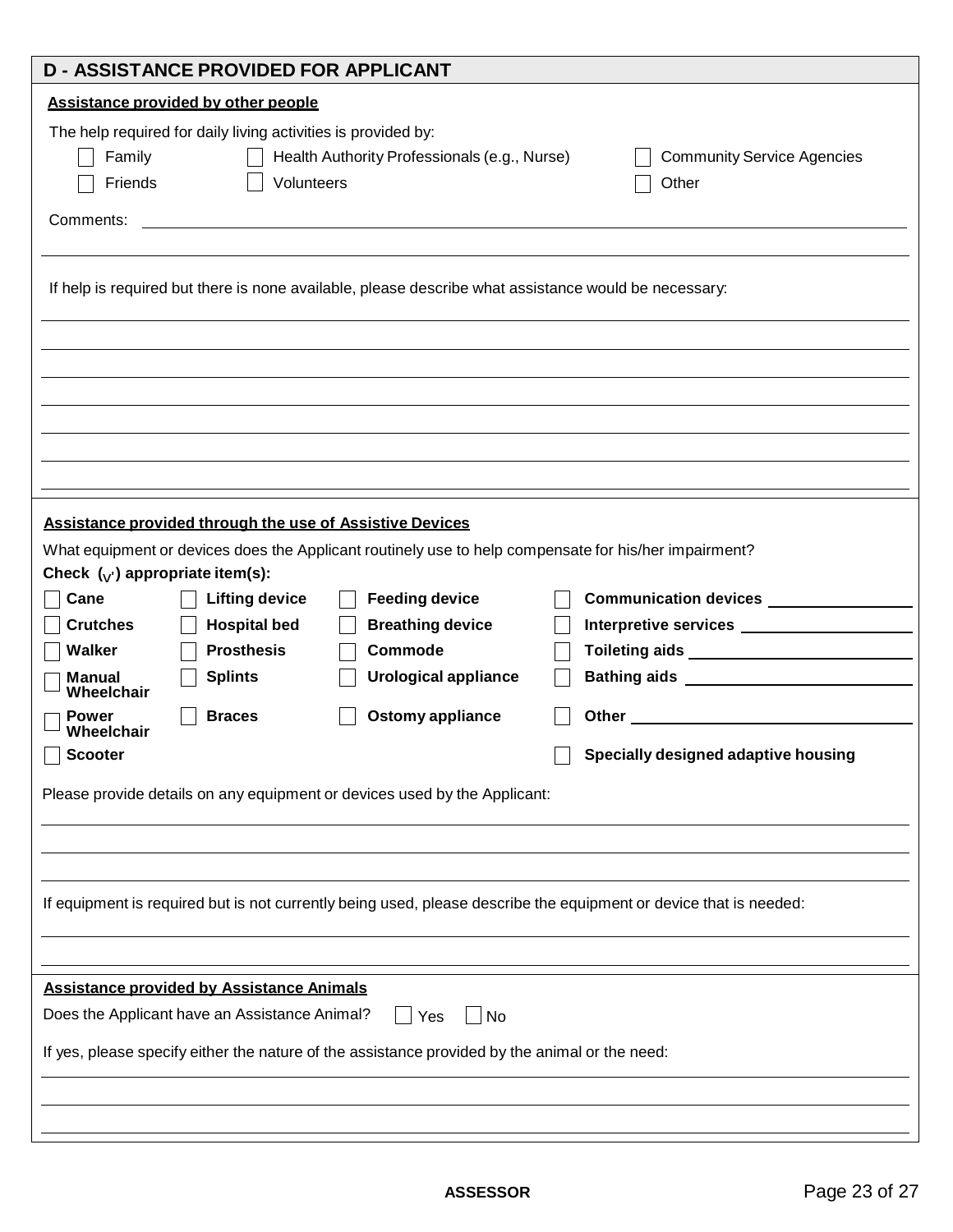## **E - ADDITIONAL INFORMATION**

| Please provide any additional information that may be relevant to understanding the nature and extent of the Applicant's<br>impairment and its effect on Daily Living Activities. Please note if you are attaching additional reports. |           |
|----------------------------------------------------------------------------------------------------------------------------------------------------------------------------------------------------------------------------------------|-----------|
|                                                                                                                                                                                                                                        |           |
|                                                                                                                                                                                                                                        |           |
|                                                                                                                                                                                                                                        |           |
|                                                                                                                                                                                                                                        |           |
|                                                                                                                                                                                                                                        |           |
|                                                                                                                                                                                                                                        |           |
|                                                                                                                                                                                                                                        |           |
|                                                                                                                                                                                                                                        |           |
|                                                                                                                                                                                                                                        |           |
|                                                                                                                                                                                                                                        |           |
|                                                                                                                                                                                                                                        |           |
|                                                                                                                                                                                                                                        |           |
| <b>F - APPROACHES AND INFORMATION SOURCES</b>                                                                                                                                                                                          |           |
| What approaches and information sources did you use to complete this form:                                                                                                                                                             |           |
| office interview with Applicant                                                                                                                                                                                                        |           |
| home assessment                                                                                                                                                                                                                        |           |
|                                                                                                                                                                                                                                        |           |
|                                                                                                                                                                                                                                        |           |
|                                                                                                                                                                                                                                        | other     |
|                                                                                                                                                                                                                                        | community |
| services (specify) example and the services (specify) services (specify)                                                                                                                                                               |           |
|                                                                                                                                                                                                                                        |           |
|                                                                                                                                                                                                                                        |           |
|                                                                                                                                                                                                                                        |           |
|                                                                                                                                                                                                                                        |           |
|                                                                                                                                                                                                                                        |           |
|                                                                                                                                                                                                                                        |           |
|                                                                                                                                                                                                                                        |           |
|                                                                                                                                                                                                                                        |           |
|                                                                                                                                                                                                                                        |           |
|                                                                                                                                                                                                                                        |           |
|                                                                                                                                                                                                                                        |           |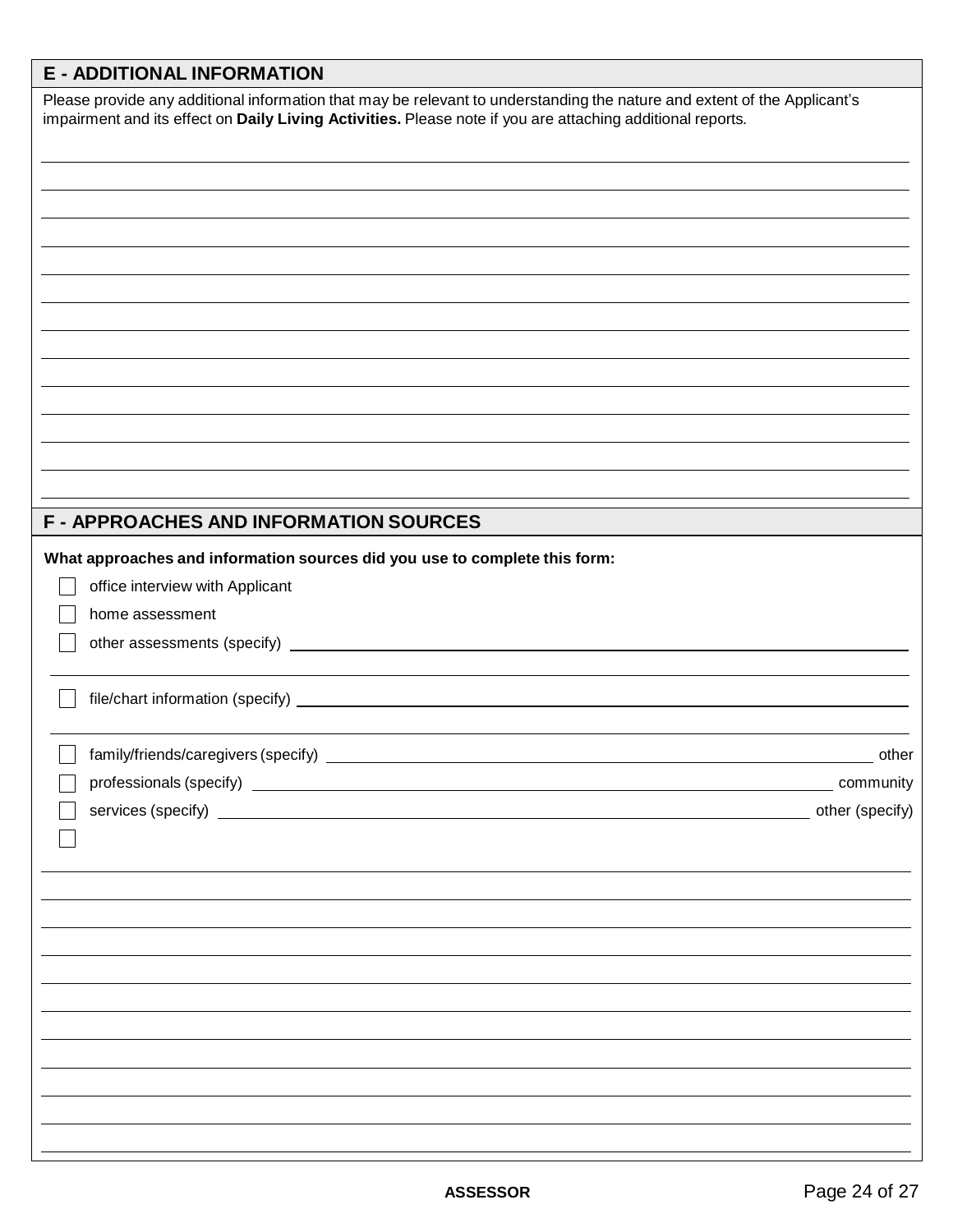| <b>G - FREQUENCY OF CONTACT</b>                                                                                                                   |                                 |                                 |
|---------------------------------------------------------------------------------------------------------------------------------------------------|---------------------------------|---------------------------------|
| 1. Is this your first contact with the Applicant?                                                                                                 | No<br>Yes                       |                                 |
|                                                                                                                                                   |                                 |                                 |
| 3. How often have you seen this person in the last year?                                                                                          |                                 |                                 |
| $\Box$ 2 - 10 times $\Box$ 11 or more times<br>Once                                                                                               |                                 |                                 |
| 4. Briefly describe the type and duration of the program or services you or your organization are<br>providing or have provided to the Applicant. |                                 |                                 |
|                                                                                                                                                   |                                 |                                 |
|                                                                                                                                                   |                                 |                                 |
|                                                                                                                                                   |                                 |                                 |
|                                                                                                                                                   |                                 |                                 |
|                                                                                                                                                   |                                 |                                 |
|                                                                                                                                                   |                                 |                                 |
| <b>H - CERTIFICATION</b>                                                                                                                          |                                 |                                 |
|                                                                                                                                                   |                                 | practicing in British Columbia. |
|                                                                                                                                                   | (enter professional discipline) |                                 |
| I am registered with a professional regulatory body:                                                                                              | Yes<br>No                       |                                 |
|                                                                                                                                                   |                                 |                                 |
|                                                                                                                                                   |                                 |                                 |
| I am employed by:                                                                                                                                 |                                 |                                 |
| Self-employed; private practice                                                                                                                   | A Health Authority              |                                 |
| Other employer (please specify)                                                                                                                   |                                 |                                 |
| I am not employed by an Administering Authority to administer the Nisga'a Social Development Program.                                             |                                 |                                 |
| This report and attached documents, if any, contain my findings and considered opinion at this time.                                              |                                 |                                 |
| Signature                                                                                                                                         | Date (Year Month Day)           | Telephone                       |
| Fax                                                                                                                                               | E-mail Address (optional)       |                                 |
|                                                                                                                                                   |                                 |                                 |
|                                                                                                                                                   |                                 | Print / Stamp Address           |
|                                                                                                                                                   |                                 |                                 |
|                                                                                                                                                   |                                 |                                 |
|                                                                                                                                                   |                                 |                                 |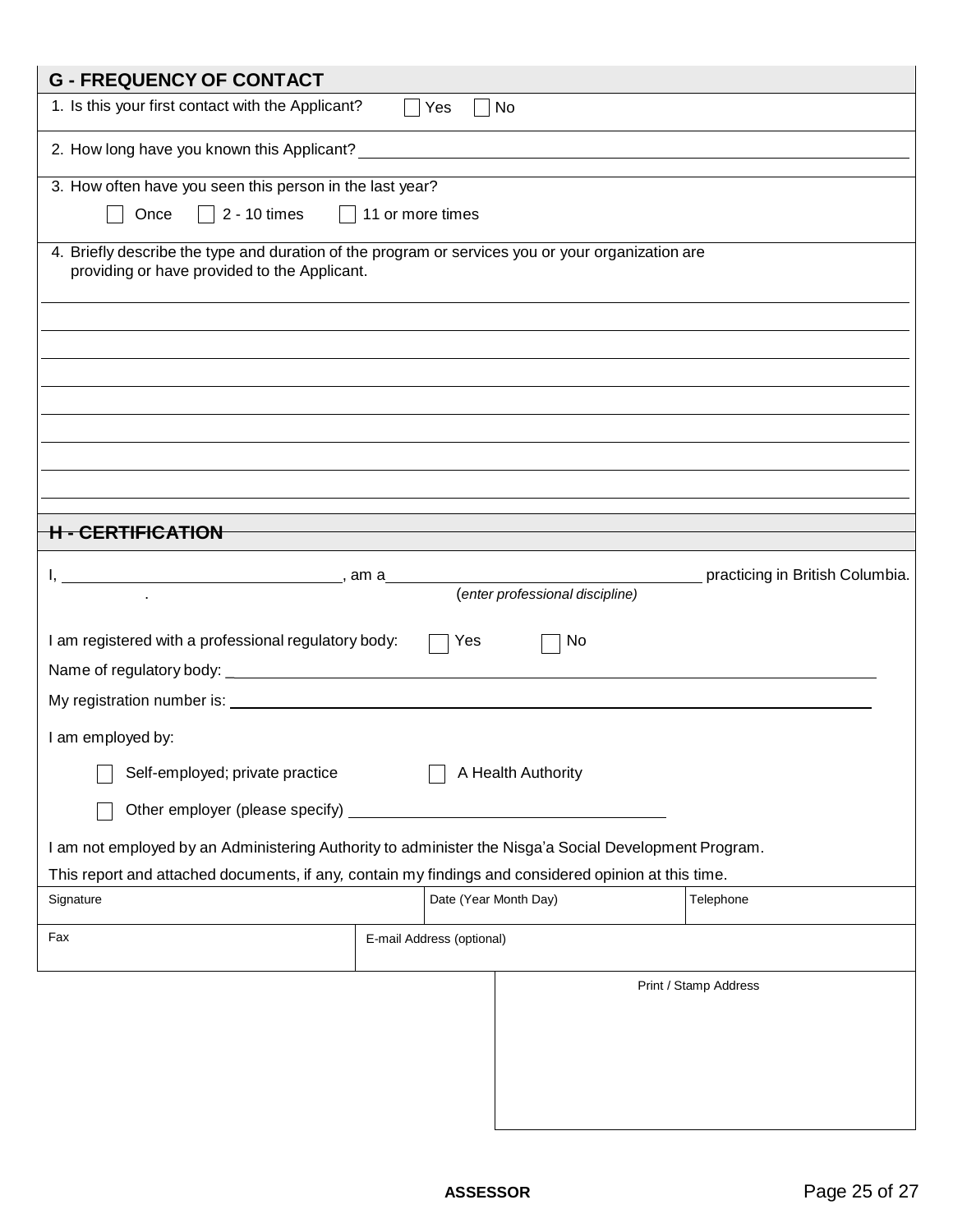| <b>CHECKLIST</b> | <b>APPLICANT CHECKLIST</b>                                                                                                                                                                                                                                                                                                                                                                                                                                                                                                                                                                                                       |
|------------------|----------------------------------------------------------------------------------------------------------------------------------------------------------------------------------------------------------------------------------------------------------------------------------------------------------------------------------------------------------------------------------------------------------------------------------------------------------------------------------------------------------------------------------------------------------------------------------------------------------------------------------|
|                  |                                                                                                                                                                                                                                                                                                                                                                                                                                                                                                                                                                                                                                  |
|                  | I have completed Section 1, Applicant Information.<br>I have read and signed the Declaration and Consent, Section 1C.<br>The Physician has completed and signed the Physician Report, Section 2.<br>The Physician or the Health Professional has completed and signed the<br>Assessor Report, Section 3.<br>I have included all additional information I want considered.<br>If required, proof of the legal authority to act on behalf of the Applicant is attached.<br>I have kept a copy of all of the above information for my records.<br>I have filled in my name and address in the Acknowledgement of Application below. |
|                  | Submit the completed Application to the local Administering<br>Authority office.                                                                                                                                                                                                                                                                                                                                                                                                                                                                                                                                                 |

| ACKNOWLEDGEMENT OF APPLICATION RECEIVED BY NLG |                                                    | Your Application was<br>received on: |
|------------------------------------------------|----------------------------------------------------|--------------------------------------|
|                                                | Name<br>Address<br>City/Town<br><b>Postal Code</b> |                                      |

NLG WILL MAIL A COPY OF THIS ACKNOWLEDGEMENT TO THE ADMINISTRATING AUTHORITY

**The Nisga'a Social Development Worker to Mail Completed Application Form to:**

**PROTECTED B PWD – Nisga'a Social Development Program Nisga'a Lisims Government P O Box 229 New Aiyansh, BC V0J 3T0**